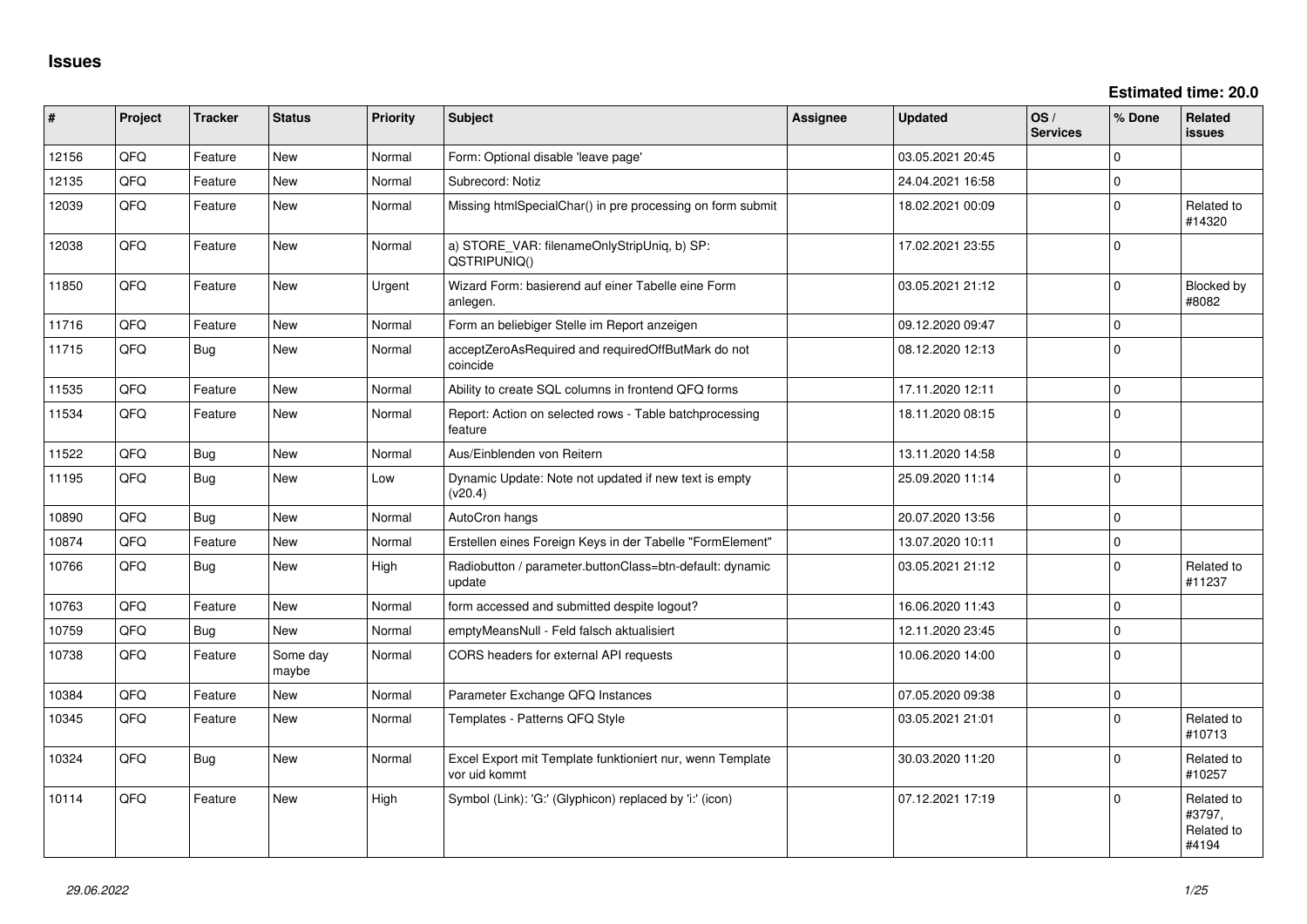| #    | Project | <b>Tracker</b> | <b>Status</b>     | <b>Priority</b> | <b>Subject</b>                                                                       | Assignee | <b>Updated</b>   | OS/<br><b>Services</b> | % Done         | Related<br>issues   |
|------|---------|----------------|-------------------|-----------------|--------------------------------------------------------------------------------------|----------|------------------|------------------------|----------------|---------------------|
| 9855 | QFQ     | Bug            | <b>New</b>        | Normal          | <b>Required Check</b>                                                                |          | 01.02.2020 15:56 |                        | $\Omega$       |                     |
| 9853 | QFQ     | Feature        | <b>New</b>        | Normal          | Check das SQL / QFQ / Mail Logfile geschrieben wird                                  |          | 09.01.2020 11:15 |                        | $\Omega$       |                     |
| 9126 | QFQ     | Bug            | Some day<br>maybe | Normal          | hidden Form elements are present in page source                                      |          | 02.01.2021 18:41 |                        | $\Omega$       |                     |
| 9024 | QFQ     | Bug            | Some day<br>maybe | Normal          | QFQ Einarbeitung                                                                     |          | 01.02.2020 15:56 |                        | $\Omega$       |                     |
| 9020 | QFQ     | <b>Bug</b>     | Some day<br>maybe | Normal          | radio mit buttonClass und dynamicUpdate lassen sich nicht<br>kombinieren             |          | 11.12.2019 16:01 |                        | $\Omega$       |                     |
| 8056 | QFQ     | Feature        | Some day<br>maybe | Normal          | Termin Organisation (Reservation)                                                    |          | 01.02.2020 23:19 |                        | $\mathbf 0$    | Related to<br>#8658 |
| 7921 | QFQ     | Feature        | Some day<br>maybe | Normal          | Rest API Export: URL kuerzer machen                                                  |          | 01.02.2020 23:19 |                        | $\Omega$       |                     |
| 7402 | QFQ     | Bug            | Some day<br>maybe | Normal          | thumbnail cache: outdated picture when permission denied<br>and permission resolved. |          | 01.02.2020 23:20 |                        | $\Omega$       |                     |
| 7281 | QFQ     | Bug            | Some day<br>maybe | Normal          | Subrecords: on large screen separator line too short                                 |          | 01.02.2020 23:19 |                        | $\Omega$       |                     |
| 7278 | QFQ     | Feature        | Some day<br>maybe | Normal          | Form: Wert vordefinieren der immer gesetzt wird                                      |          | 02.05.2021 09:27 |                        | $\mathbf 0$    |                     |
| 7229 | QFQ     | Feature        | Some day<br>maybe | Normal          | New FormElement.type: Button                                                         |          | 01.02.2021 12:32 |                        | $\Omega$       |                     |
| 7108 | QFQ     | Feature        | Some day<br>maybe | Normal          | QFQ Wrap Elements                                                                    |          | 11.12.2019 16:01 |                        | $\Omega$       |                     |
| 7106 | QFQ     | Feature        | Some day<br>maybe | Normal          | Beispiel Nummerierung von Rows in Report                                             |          | 11.12.2019 16:01 |                        | $\Omega$       |                     |
| 7105 | QFQ     | Feature        | Some day<br>maybe | Normal          | Beispiel wie man in einer zweiten Tabelle speichert.                                 |          | 11.12.2019 16:01 |                        | $\Omega$       |                     |
| 7104 | QFQ     | Feature        | Some day<br>maybe | Normal          | Manual: hint about escaping if '\r' appears in mail body                             |          | 11.12.2019 16:01 |                        | $\overline{0}$ |                     |
| 7101 | QFQ     | <b>Bug</b>     | Some day<br>maybe | Normal          | 'form' in SIP and 'report' - breaks                                                  |          | 01.02.2020 23:20 |                        | $\mathbf 0$    |                     |
| 7100 | QFQ     | Feature        | Some day<br>maybe | Normal          | Download: log access, max downloads, time limit                                      |          | 01.02.2020 23:19 |                        | $\Omega$       |                     |
| 6992 | QFQ     | Feature        | Some day<br>maybe | Normal          | DB exception: Syntax Highlight                                                       |          | 11.12.2019 16:01 |                        | $\Omega$       | Related to<br>#5450 |
| 6704 | QFQ     | Feature        | Some day<br>maybe | Normal          | Upload Mode: Bilder in Notizen rechts sollen aktuellen<br>Upload repräsentieren.     |          | 01.02.2020 23:19 |                        | $\mathbf 0$    | Related to<br>#3264 |
| 6515 | QFQ     | Feature        | Some day<br>maybe | Normal          | Formular: Felder dynamisch ein/ausblenden                                            |          | 11.12.2019 16:02 |                        | $\mathbf 0$    |                     |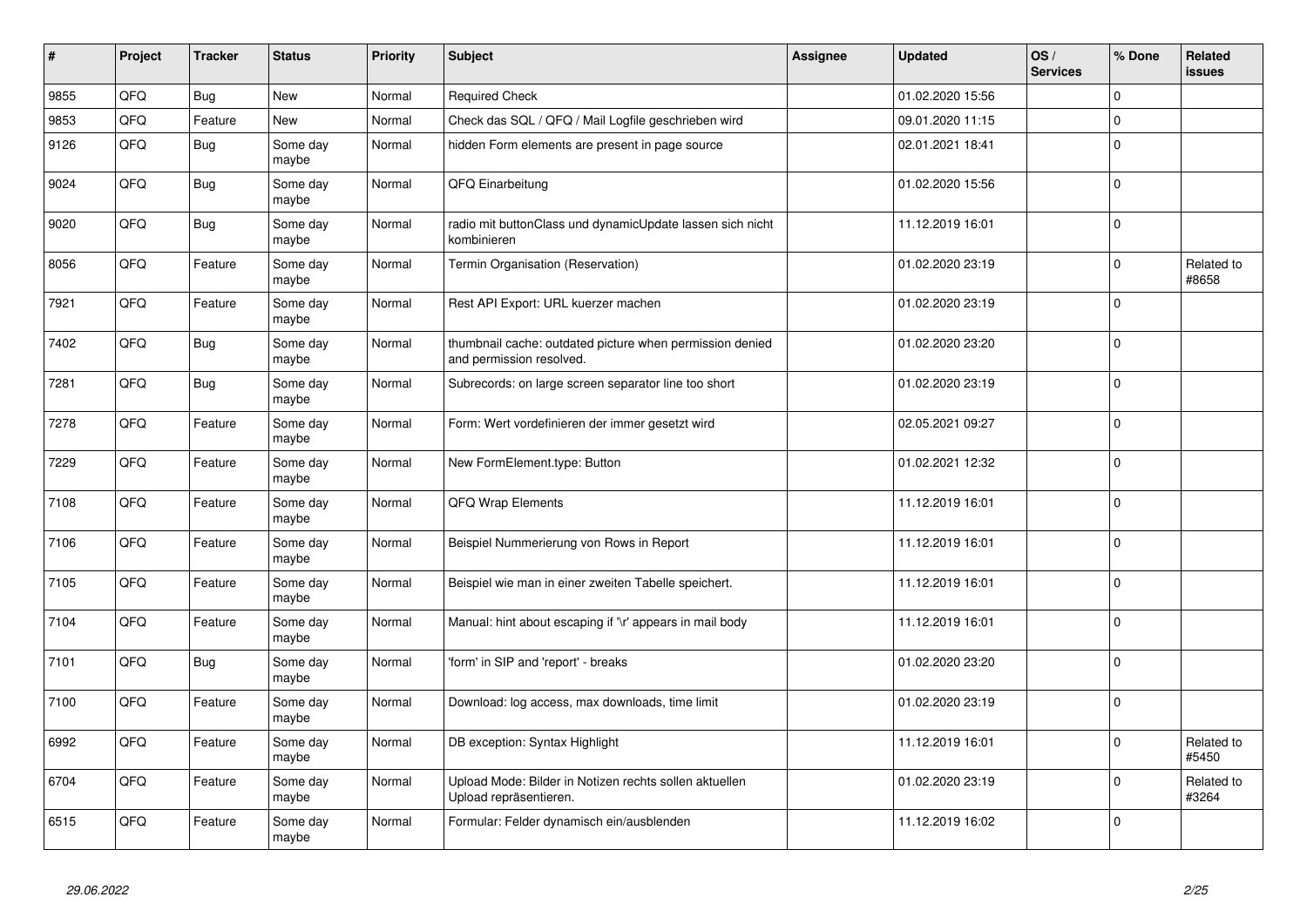| #    | Project | <b>Tracker</b> | <b>Status</b>     | <b>Priority</b> | <b>Subject</b>                                                                    | Assignee | <b>Updated</b>   | OS/<br><b>Services</b> | % Done      | Related<br><b>issues</b> |
|------|---------|----------------|-------------------|-----------------|-----------------------------------------------------------------------------------|----------|------------------|------------------------|-------------|--------------------------|
| 6299 | QFQ     | Feature        | Some day<br>maybe | Normal          | Attack detection: log table with invalid SIP access                               |          | 11.12.2019 16:02 |                        | $\Omega$    | Related to<br>#3947      |
| 6288 | QFQ     | Feature        | Some day<br>maybe | Normal          | Best Practice: Erklaeren wie man ein Formular ganz in<br>'weiss' erstellen kann   |          | 11.12.2019 16:02 |                        | $\Omega$    |                          |
| 6084 | QFQ     | Feature        | Some day<br>maybe | Normal          | New escape type: 'D' - convert date                                               |          | 01.02.2020 23:19 |                        | $\Omega$    |                          |
| 6083 | QFQ     | Feature        | Some day<br>maybe | Normal          | Dynamic Update: Value Check via SQL                                               |          | 11.12.2019 16:02 |                        | $\Omega$    |                          |
| 5923 | QFQ     | Feature        | Some day<br>maybe | Normal          | fillStoreSystemBySqlLate                                                          |          | 01.02.2020 23:19 |                        | $\mathbf 0$ |                          |
| 5895 | QFQ     | Feature        | Some day<br>maybe | Normal          | Tutorial: List of all QFQ Features                                                |          | 01.02.2020 23:19 |                        | $\Omega$    |                          |
| 5893 | QFQ     | Feature        | Some day<br>maybe | Normal          | Edit on double-click                                                              |          | 01.02.2020 23:19 |                        | $\Omega$    | Related to<br>#5894      |
| 5892 | QFQ     | Feature        | Some day<br>maybe | Normal          | QFQ should use T3 API to manipulate FE GROUP<br>membership                        |          | 01.02.2020 23:20 |                        | $\Omega$    |                          |
| 5877 | QFQ     | Bug            | Some day<br>maybe | Normal          | FE.type=note:bsColumn strange behaviour                                           |          | 01.02.2020 23:19 |                        | $\Omega$    |                          |
| 5851 | QFQ     | Feature        | Some day<br>maybe | Normal          | Queue System implementieren: MQTT, RabbitMQ                                       |          | 01.02.2020 23:20 |                        | $\Omega$    | Related to<br>#5715      |
| 5850 | QFQ     | Feature        | Some day<br>maybe | Normal          | Deployment: In QFQ Doc best practice fuer zeitgemaesses<br>Deployment beschreiben |          | 01.02.2020 23:20 |                        | $\mathbf 0$ |                          |
| 5805 | QFQ     | Feature        | Some day<br>maybe | Normal          | TypeAHead SQL value instead of key stored                                         |          | 01.02.2020 23:19 |                        | $\Omega$    | Related to<br>#5444      |
| 5783 | QFQ     | Feature        | Some day<br>maybe | Normal          | <b>BPMN View/Edit</b>                                                             |          | 11.12.2019 16:02 |                        | $\Omega$    |                          |
| 5455 | QFQ     | Feature        | Some day<br>maybe | Normal          | Mail Redirects grld abhaengig                                                     |          | 01.02.2020 23:20 |                        | $\mathbf 0$ |                          |
| 5452 | QFQ     | Feature        | Some day<br>maybe | Normal          | Thumbnails from PDF: bad quality                                                  |          | 01.02.2020 23:20 |                        | $\Omega$    |                          |
| 5342 | QFQ     | Feature        | Some day<br>maybe | Normal          | link - with HTML Attributes                                                       |          | 01.02.2020 23:20 |                        | $\Omega$    | Related to<br>#14077     |
| 5160 | QFQ     | Feature        | Some day<br>maybe | Normal          | QFQ collaborative / together.js, ShareJS, y-js, collaborative,                    |          | 11.12.2019 16:02 |                        | $\Omega$    |                          |
| 5129 | QFQ     | Feature        | Some day<br>maybe | Normal          | Reports: SQL fuer x Achse und y Achse                                             |          | 11.12.2019 16:02 |                        | 0           |                          |
| 4974 | QFQ     | Feature        | Some day<br>maybe | Normal          | Long polling - inform all listening clients of changes                            |          | 11.12.2019 16:02 |                        | $\Omega$    |                          |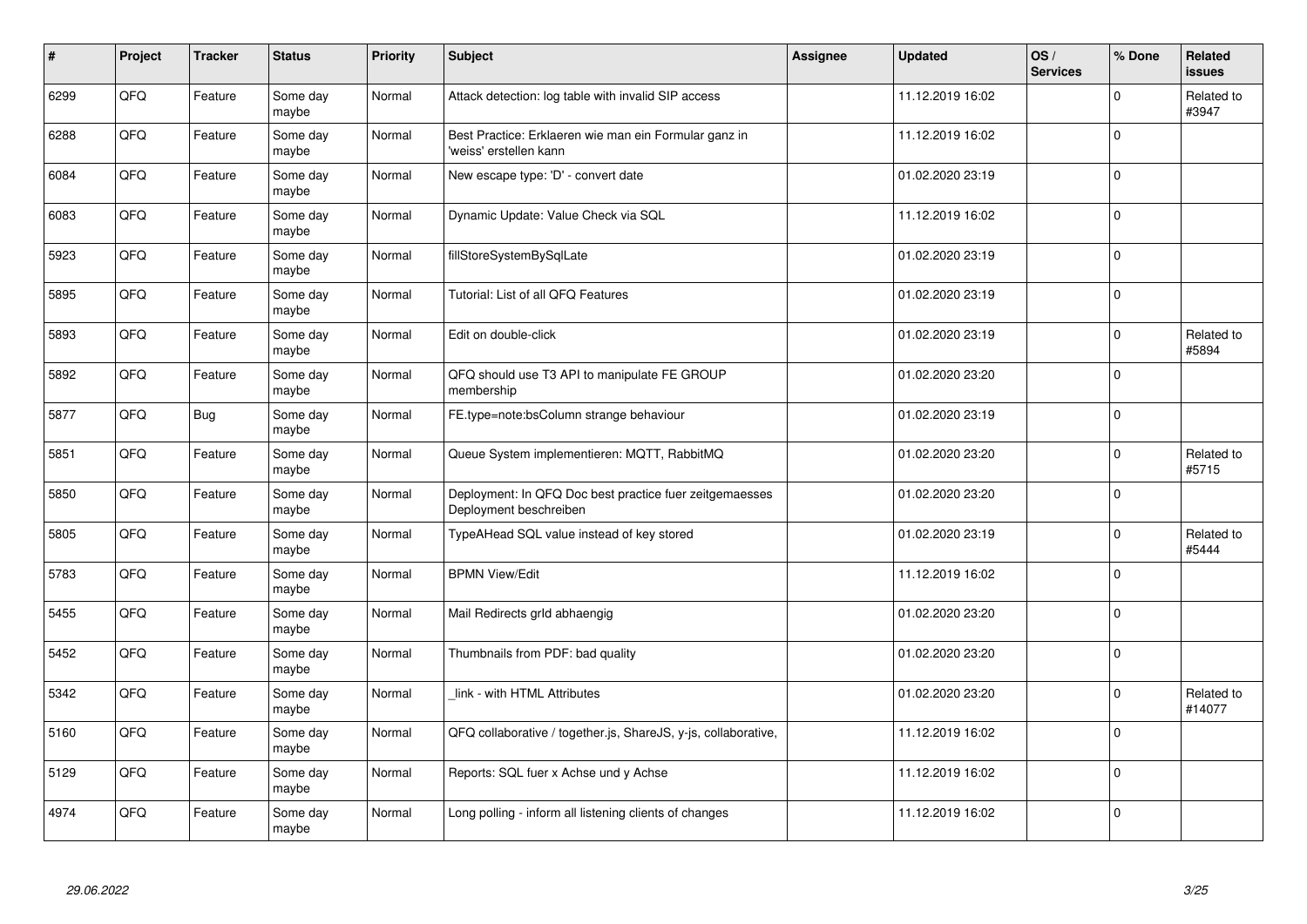| #    | Project | <b>Tracker</b> | <b>Status</b>     | <b>Priority</b> | <b>Subject</b>                                                                                                                                                | Assignee | <b>Updated</b>   | OS/<br><b>Services</b> | % Done      | Related<br><b>issues</b>                    |
|------|---------|----------------|-------------------|-----------------|---------------------------------------------------------------------------------------------------------------------------------------------------------------|----------|------------------|------------------------|-------------|---------------------------------------------|
| 4816 | QFQ     | Feature        | Some day<br>maybe | Normal          | Templates for QFQ Reports (Tables, Radios, )                                                                                                                  |          | 01.02.2020 23:20 |                        | $\Omega$    |                                             |
| 4719 | QFQ     | Feature        | Some day<br>maybe | Normal          | Custom Message in Client in case of 'Browser tab close,<br>modification will be lost'                                                                         |          | 01.02.2020 23:20 |                        | $\mathbf 0$ |                                             |
| 4640 | QFQ     | Feature        | Some day<br>maybe | Normal          | Rename System Forms                                                                                                                                           |          | 01.02.2020 23:20 |                        | $\Omega$    |                                             |
| 4627 | QFQ     | Feature        | Some day<br>maybe | Normal          | dbupdate: all tables - check 'create', 'modified' if it is possible<br>to change to default 'CURRENT_TIMESTAMP' and modified<br>'ON UPDATE CURRENT_TIMESTAMP' |          | 01.02.2020 23:20 |                        | $\mathbf 0$ |                                             |
| 4626 | QFQ     | Feature        | Some day<br>maybe | Normal          | Mobile View: 'classBody=qfq-form-right' makes no sense                                                                                                        |          | 01.02.2020 23:20 |                        | $\mathbf 0$ |                                             |
| 4551 | QFQ     | Feature        | Some day<br>maybe | Normal          | Set 'pills' via dynamicUpdate to show/hide/disabled                                                                                                           |          | 01.02.2020 23:20 |                        | 0           | Related to<br>#3752                         |
| 4546 | QFQ     | <b>Bug</b>     | Some day<br>maybe | Normal          | NH: SIP storage is destroyed                                                                                                                                  |          | 01.02.2020 23:20 |                        | $\Omega$    |                                             |
| 4536 | QFQ     | Feature        | Some day<br>maybe | Normal          | FE upload: problem with delete if mutliple uploads an<br>FE.name="                                                                                            |          | 01.02.2020 23:20 |                        | $\Omega$    |                                             |
| 4446 | QFQ     | Feature        | Some day<br>maybe | Normal          | New FE get same feldContainerId as last modifed FE                                                                                                            |          | 01.02.2020 23:20 |                        | $\Omega$    |                                             |
| 4445 | QFQ     | Feature        | Some day<br>maybe | Normal          | template group: Option to simulate fieldset                                                                                                                   |          | 28.06.2021 14:11 |                        | $\mathbf 0$ |                                             |
| 4444 | QFQ     | Feature        | Some day<br>maybe | Normal          | FE.type=upload: detect mime type                                                                                                                              |          | 11.12.2019 16:02 |                        | $\Omega$    | Related to<br>#4303                         |
| 4443 | QFQ     | Feature        | Some day<br>maybe | Normal          | Form: multiple secondary tables                                                                                                                               |          | 01.02.2020 23:20 |                        | $\Omega$    |                                             |
| 4442 | QFQ     | Feature        | Some day<br>maybe | Normal          | Special Column Name: _link - new symbol G (Glyph) to<br>choose any available symbol                                                                           |          | 11.12.2019 16:02 |                        | $\Omega$    |                                             |
| 4441 | QFQ     | <b>Bug</b>     | Some day<br>maybe | Normal          | \$ SERVER Vars sollten nur aus dem Store genommen<br>werden - Code entsprechend anpassen.                                                                     |          | 11.12.2019 16:02 |                        | $\Omega$    |                                             |
| 4440 | QFQ     | Feature        | Some day<br>maybe | Normal          | Manual.rst: explain how to. expand PHP Session to 4h                                                                                                          |          | 11.12.2019 16:02 |                        | $\Omega$    |                                             |
| 4439 | QFQ     | Feature        | Some day<br>maybe | Normal          | Log: report all actions fired by an FE Element, incl. the<br>original directive (slaveld, sqlInsert, )                                                        |          | 01.02.2020 23:20 |                        | $\Omega$    | Related to<br>#4432,<br>Related to<br>#5458 |
| 4435 | QFQ     | Feature        | Some day<br>maybe | Normal          | Report: striptags - specify allowed tags                                                                                                                      |          | 01.02.2020 23:20 |                        | $\Omega$    |                                             |
| 4433 | QFQ     | Feature        | Some day<br>maybe | Normal          | Log when SIP will be destroyed by QFQ for any (security)<br>reason                                                                                            |          | 01.02.2020 23:20 |                        | $\Omega$    | Related to<br>#4432,<br>Related to<br>#5458 |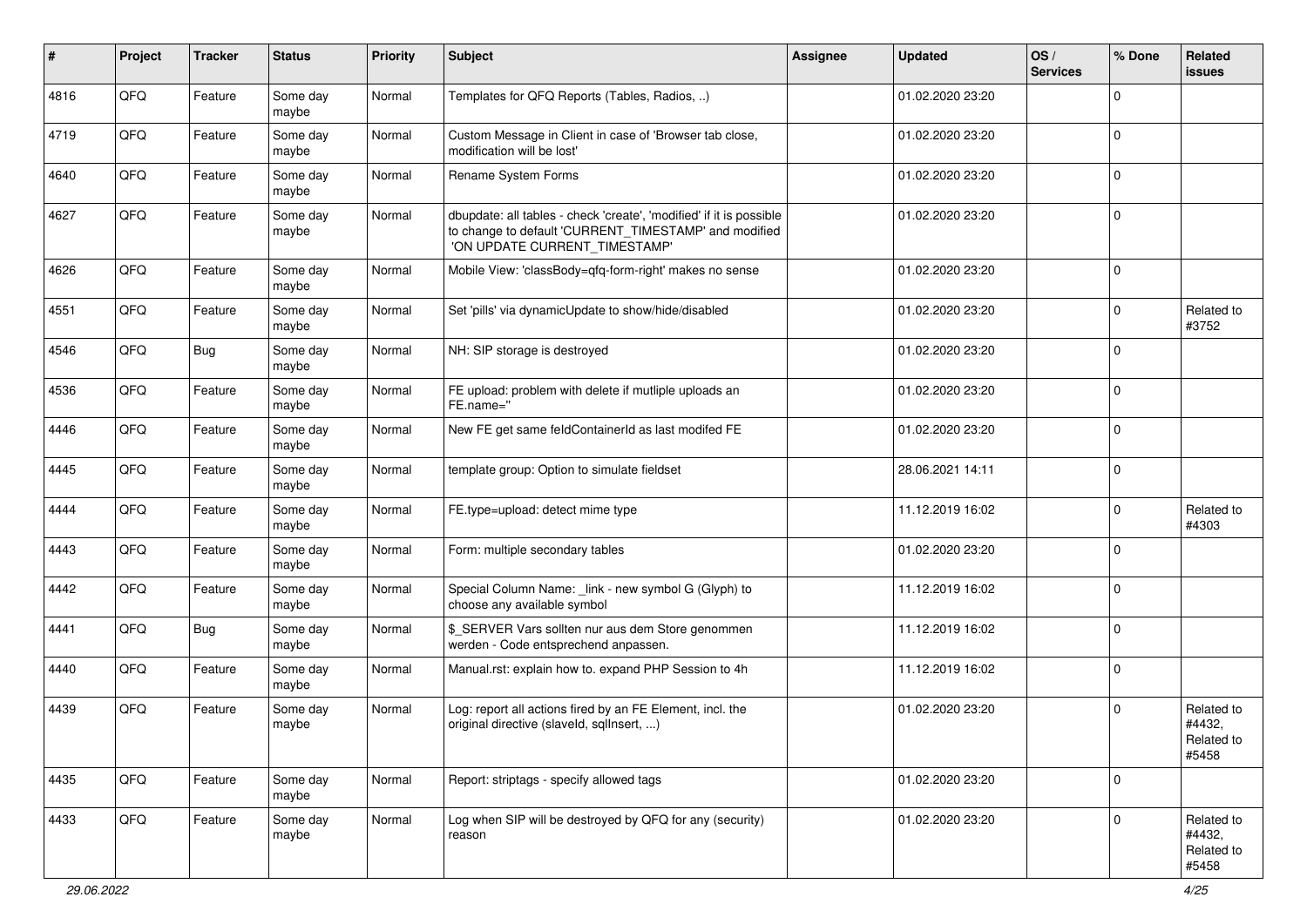| $\vert$ # | Project | <b>Tracker</b> | <b>Status</b>     | <b>Priority</b> | <b>Subject</b>                                                                                                                                           | Assignee | <b>Updated</b>   | OS/<br><b>Services</b> | % Done      | Related<br><b>issues</b> |
|-----------|---------|----------------|-------------------|-----------------|----------------------------------------------------------------------------------------------------------------------------------------------------------|----------|------------------|------------------------|-------------|--------------------------|
| 4194      | QFQ     | Feature        | In Progress       | Normal          | Bootstrap 4 ist jetzt offiziel                                                                                                                           |          | 03.05.2021 20:47 |                        | $\Omega$    | Related to<br>#10114     |
| 4138      | QFQ     | <b>Bug</b>     | Some day<br>maybe | Normal          | style fehlt                                                                                                                                              |          | 11.12.2019 16:03 |                        | $\mathbf 0$ |                          |
| 4122      | QFQ     | <b>Bug</b>     | Some day<br>maybe | Normal          | file: Render Mode hat keinen Effekt                                                                                                                      |          | 11.12.2019 16:03 |                        | $\Omega$    |                          |
| 4027      | QFQ     | Feature        | Some day<br>maybe | Normal          | Missing: orange 'check' / 'bullet'                                                                                                                       |          | 11.12.2019 16:03 |                        | $\Omega$    |                          |
| 3880      | QFQ     | Feature        | Some day<br>maybe | Normal          | Form 'Form': anlegen einer Tabelle                                                                                                                       |          | 14.01.2021 10:12 |                        | $\Omega$    |                          |
| 3879      | QFQ     | Feature        | Some day<br>maybe | Normal          | Form 'FormElement': Beim Feld 'name' rechts in der Notiz<br>einen Link einblenden - a) aktuelle Definition anzeigen, b)<br>Spalte in der Tabelle anlegen |          | 11.12.2019 16:03 |                        | $\Omega$    |                          |
| 3878      | QFQ     | Feature        | Some day<br>maybe | Normal          | Form 'FormElement': Spalte 'name' typeAhead mit<br>Spaltennamen der Primarytable.                                                                        |          | 11.12.2019 16:03 |                        | $\Omega$    |                          |
| 3646      | QFQ     | Feature        | Some day<br>maybe | Normal          | Moeglichkeit HTML Tags in Reports auszugeben (zu<br>enkodieren: htmlspecialchars)                                                                        |          | 11.12.2019 16:02 |                        | $\Omega$    | Related to<br>#14320     |
| 3617      | QFQ     | Feature        | Some day<br>maybe | Normal          | Load javascripts at bottom                                                                                                                               |          | 11.12.2019 16:02 |                        | $\Omega$    |                          |
| 3567      | QFQ     | Feature        | Some day<br>maybe | Low             | 'Save', 'Close', 'New' als FormElement                                                                                                                   |          | 11.12.2019 16:02 |                        | $\Omega$    |                          |
| 3495      | QFQ     | Feature        | Some day<br>maybe | Normal          | Predifined Parameter werden nicht in '+' (add new record)<br>SIP gerendert.                                                                              |          | 11.12.2019 16:02 |                        | $\Omega$    |                          |
| 2950      | QFQ     | Feature        | Some day<br>maybe | Normal          | Inhalt QFQ Records als File                                                                                                                              |          | 11.12.2019 16:03 |                        | $\Omega$    |                          |
| 1623      | QFQ     | Feature        | Some day<br>maybe | Normal          | RealURL                                                                                                                                                  |          | 11.12.2019 16:03 |                        | 30          |                          |
| 1510      | QFQ     | Feature        | Some day<br>maybe | Normal          | jquery von google laden, falls das nicht geht lokal                                                                                                      |          | 11.12.2019 16:03 |                        | $\Omega$    |                          |
| 1253      | QFQ     | Feature        | Some day<br>maybe | Normal          | QF: Colorpicker                                                                                                                                          |          | 11.12.2019 16:03 |                        | $\Omega$    |                          |
| 1251      | QFQ     | Feature        | Some day<br>maybe | Normal          | QF: Combo                                                                                                                                                |          | 11.12.2019 16:03 |                        | $\mathbf 0$ |                          |
| 1234      | QFQ     | Feature        | Some day<br>maybe | Normal          | QF: Record numbering: Im Grid soll in Spalte 1optional die<br>laufende Nummer der Records angezeigt werden.                                              |          | 01.02.2020 23:20 |                        | $\Omega$    |                          |
| 955       | QFQ     | Feature        | Some day<br>maybe | Normal          | QF: Notizen vor/nach dem Form                                                                                                                            |          | 01.02.2020 23:20 |                        | $\Omega$    |                          |
| 880       | QFQ     | Feature        | Some day<br>maybe | Urgent          | Security: PHP, SQL Injection, XSS                                                                                                                        |          | 03.05.2021 21:14 |                        | $\Omega$    | Related to<br>#14320     |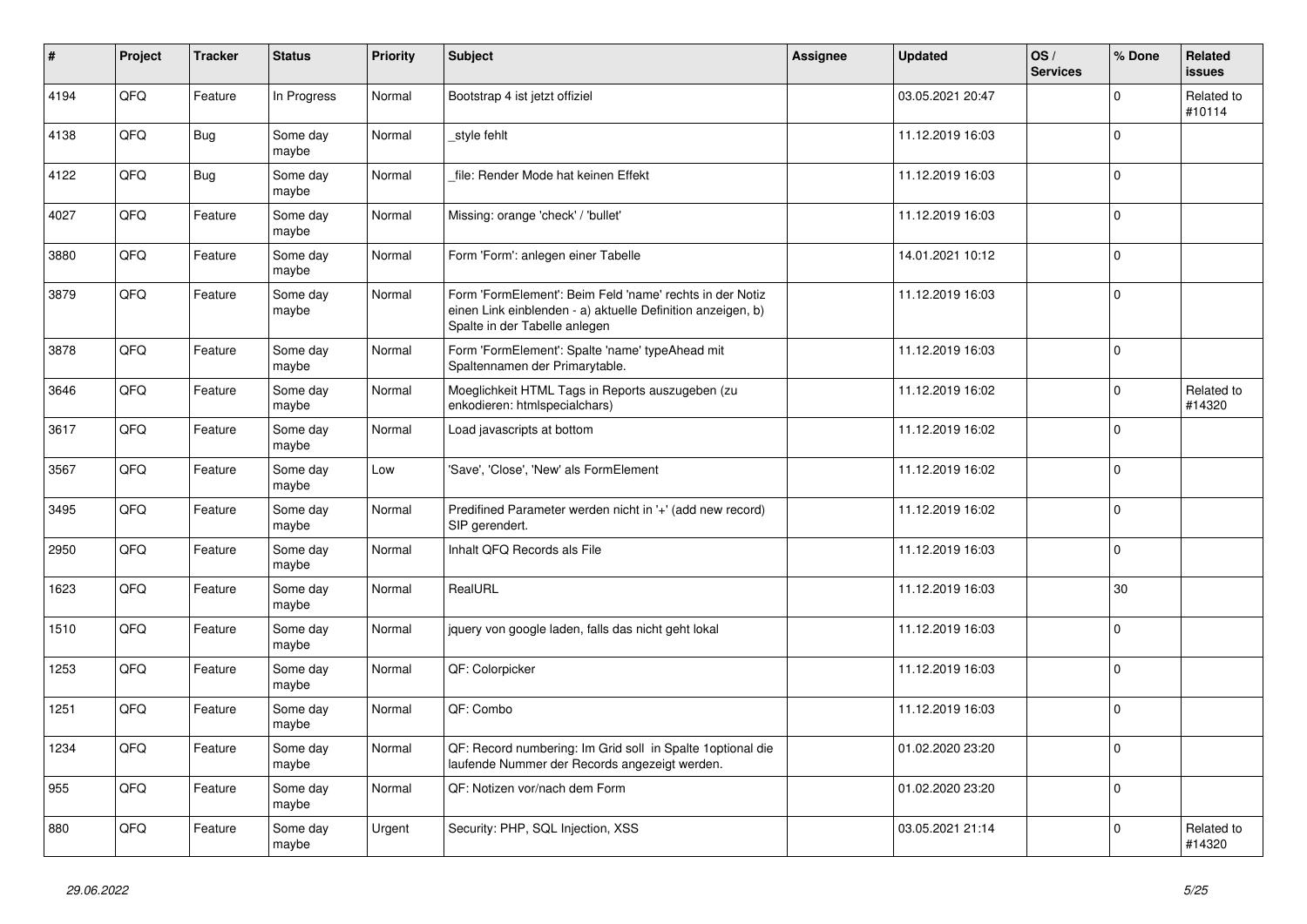| #     | Project | <b>Tracker</b> | <b>Status</b>     | <b>Priority</b> | Subject                                                                            | <b>Assignee</b> | <b>Updated</b>   | OS/<br><b>Services</b> | % Done      | Related<br>issues                                                      |
|-------|---------|----------------|-------------------|-----------------|------------------------------------------------------------------------------------|-----------------|------------------|------------------------|-------------|------------------------------------------------------------------------|
| 14185 | QFQ     | Feature        | New               | Normal          | External/Autocron.php - better suitable directory                                  | Support: System | 28.05.2022 11:03 |                        | $\mathbf 0$ |                                                                        |
| 13647 | QFQ     | <b>Bug</b>     | New               | Normal          | Autofocus funktioniert nicht auf Chrome                                            | Benjamin Baer   | 19.03.2022 17:44 |                        | $\mathbf 0$ |                                                                        |
| 13528 | QFQ     | <b>Bug</b>     | New               | Normal          | gfg.io > releases: es wird kein neues Release angelegt                             | Benjamin Baer   | 19.03.2022 17:46 |                        | $\mathbf 0$ |                                                                        |
| 12556 | QFQ     | Feature        | New               | Normal          | Pills Title: colored = static or dynamic on allrequiredgiven                       | Benjamin Baer   | 19.03.2022 17:49 |                        | $\mathbf 0$ |                                                                        |
| 12490 | QFQ     | Feature        | New               | Normal          | Loading Plugins in QFQ - see what tinymce does. (lazy<br>loading)                  | Benjamin Baer   | 08.06.2022 10:37 |                        | $\mathbf 0$ | Related to<br>#12611,<br>Related to<br>#10013,<br>Related to<br>#7732  |
| 12476 | QFQ     | Feature        | New               | Normal          | clearMe: a) should trigger 'dirty', b) sticky on textarea resize                   | Benjamin Baer   | 04.01.2022 08:40 |                        | $\Omega$    | Related to<br>#9528                                                    |
| 11237 | QFQ     | Bug            | New               | High            | Radiobutton / parameter.buttonClass= btn-default - kein dirty<br>Trigger           | Benjamin Baer   | 03.05.2021 21:12 |                        | $\mathbf 0$ | Related to<br>#10766                                                   |
| 11057 | QFQ     | <b>Bug</b>     | New               | High            | Checkboxes ohne span.checkmark im Report werden<br>ausgeblendet                    | Benjamin Baer   | 03.05.2021 21:12 |                        | $\mathbf 0$ | Related to<br>#11039                                                   |
| 10003 | QFQ     | Feature        | Priorize          | Normal          | fieldset: stronger visualize group                                                 | Benjamin Baer   | 12.02.2020 08:13 |                        | $\mathbf 0$ |                                                                        |
| 9898  | QFQ     | <b>Bug</b>     | Feedback          | Normal          | Formular trotz Timeout gespeichert                                                 | Benjamin Baer   | 01.02.2020 15:56 |                        | $\mathbf 0$ |                                                                        |
| 9548  | QFQ     | Feature        | Feedback          | High            | FormElement: Pattern mismatch - optional report only on<br>focus lost              | Benjamin Baer   | 03.05.2021 21:14 |                        | $\mathbf 0$ |                                                                        |
| 9535  | QFQ     | <b>Bug</b>     | Feedback          | Normal          | Report:  AS '_vertical' - column to wide - vertical >> rot45,<br>rot <sub>90</sub> | Benjamin Baer   | 01.02.2020 15:56 |                        | $\mathbf 0$ |                                                                        |
| 9135  | QFQ     | Feature        | Priorize          | Normal          | Progress Bar generic / replace old hourglass download<br>popup                     | Benjamin Baer   | 03.01.2022 07:43 |                        | $\mathbf 0$ |                                                                        |
| 9130  | QFQ     | Feature        | Some day<br>maybe | Normal          | tablesorter: Automatic Row numbering / Zeilenummer                                 | Benjamin Baer   | 01.02.2020 23:22 |                        | $\mathbf 0$ |                                                                        |
| 8522  | QFQ     | Feature        | Some day<br>maybe | Normal          | build QFQ - npm warnings                                                           | Benjamin Baer   | 01.02.2020 23:19 |                        | 50          |                                                                        |
| 7965  | QFQ     | Feature        | Priorize          | Normal          | Input type 'text' with visual format - currency                                    | Benjamin Baer   | 03.01.2022 07:45 |                        | $\mathbf 0$ |                                                                        |
| 7732  | QFQ     | Feature        | Some day<br>maybe | Normal          | Javascript: Lazy Loading der add on libs                                           | Benjamin Baer   | 08.06.2022 10:38 |                        | $\mathbf 0$ | Related to<br>#12611,<br>Related to<br>#12490,<br>Related to<br>#10013 |
| 7730  | QFQ     | Feature        | Priorize          | Normal          | SELECT Box: title in between                                                       | Benjamin Baer   | 01.02.2020 23:22 |                        | $\mathbf 0$ |                                                                        |
| 7602  | QFQ     | Feature        | ToDo              | High            | Multi Select: with checkboxes                                                      | Benjamin Baer   | 22.03.2022 09:07 |                        | $\mathbf 0$ |                                                                        |
| 6972  | QFQ     | Feature        | Some day<br>maybe | Normal          | Fabric Clipboard / cross browser tab                                               | Benjamin Baer   | 01.02.2020 23:21 |                        | $\mathbf 0$ |                                                                        |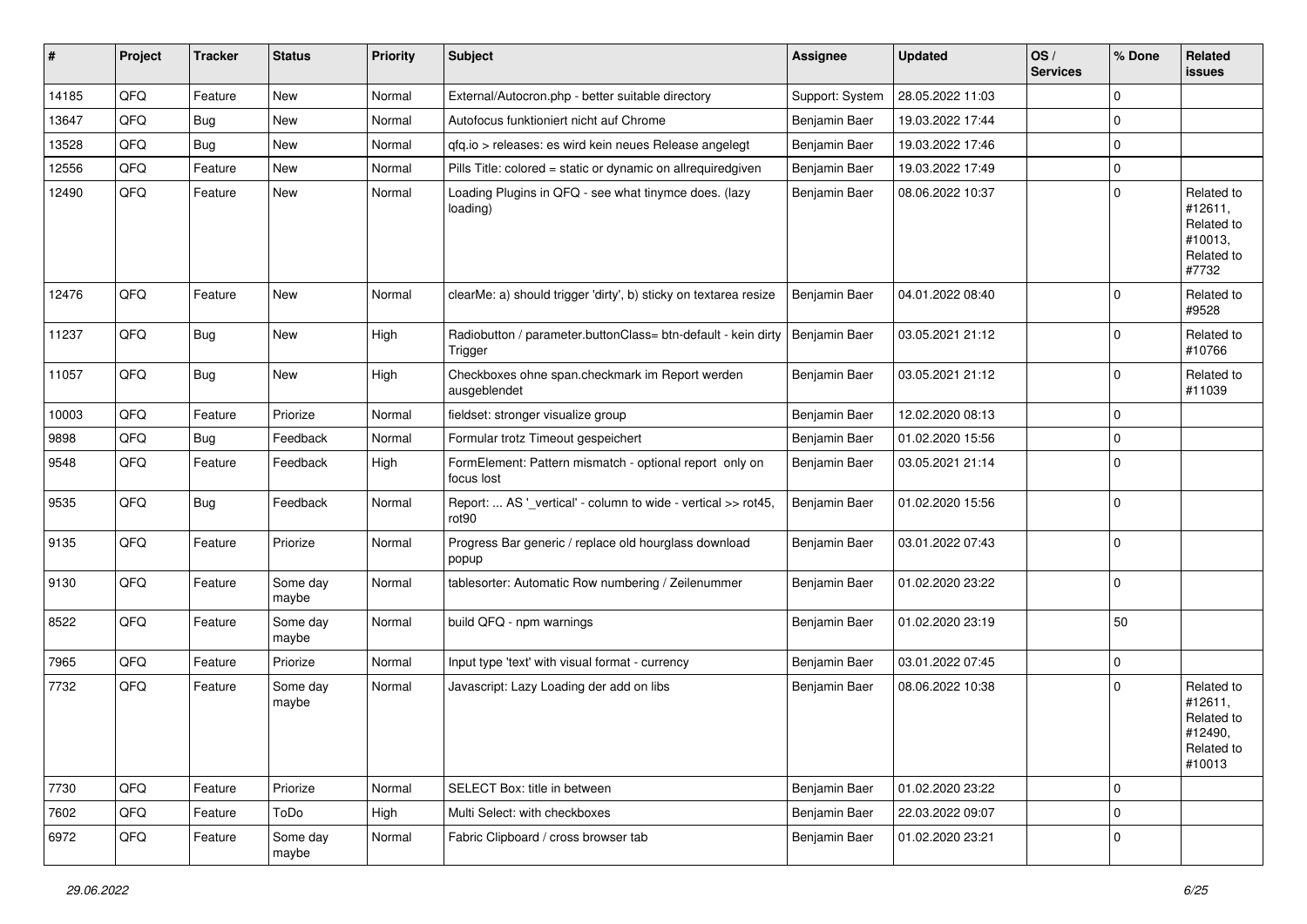| #     | Project | <b>Tracker</b> | <b>Status</b>     | <b>Priority</b> | Subject                                                                                                                                                  | <b>Assignee</b> | <b>Updated</b>   | OS/<br><b>Services</b> | % Done       | Related<br>issues    |
|-------|---------|----------------|-------------------|-----------------|----------------------------------------------------------------------------------------------------------------------------------------------------------|-----------------|------------------|------------------------|--------------|----------------------|
| 6970  | QFQ     | Feature        | Some day<br>maybe | Normal          | tablesorter: default fuer 'sortReset' aendern von 'Ctrl' zu 'Alt'                                                                                        | Benjamin Baer   | 01.02.2020 23:21 |                        | $\Omega$     |                      |
| 6870  | QFQ     | Feature        | Priorize          | Normal          | Click on '_link' triggers an API call                                                                                                                    | Benjamin Baer   | 03.01.2022 08:25 |                        | $\mathbf 0$  |                      |
| 6801  | QFQ     | Feature        | Priorize          | Normal          | Fabric: Maximize / Fulllscreen                                                                                                                           | Benjamin Baer   | 21.03.2022 09:56 |                        | $\Omega$     |                      |
| 6566  | QFQ     | Bug            | Priorize          | Normal          | Link Function 'delete': provided parameter missing on page<br>reload                                                                                     | Benjamin Baer   | 03.01.2022 08:08 |                        | $\Omega$     |                      |
| 6224  | QFQ     | Feature        | Priorize          | Normal          | Dynamic update: fade in/out fields                                                                                                                       | Benjamin Baer   | 21.03.2022 09:50 |                        | $\mathbf 0$  |                      |
| 6140  | QFQ     | Bug            | Priorize          | Normal          | QFQ DnD Sort: Locked fields                                                                                                                              | Benjamin Baer   | 21.03.2022 09:56 |                        | $\mathbf 0$  |                      |
| 5562  | QFQ     | Feature        | Priorize          | Normal          | Drag'n'Drop fuer Uploads                                                                                                                                 | Benjamin Baer   | 21.03.2022 09:52 |                        | 0            | Related to<br>#9706  |
| 5389  | QFQ     | Feature        | Some day<br>maybe | Normal          | QFQ Design: Multline label / note                                                                                                                        | Benjamin Baer   | 01.02.2020 23:19 |                        | $\mathbf{0}$ |                      |
| 5366  | QFQ     | Feature        | Priorize          | Normal          | Saving with keyboard shortcuts                                                                                                                           | Benjamin Baer   | 21.03.2022 09:47 |                        | $\mathbf 0$  |                      |
| 5024  | QFQ     | Feature        | Some day<br>maybe | Normal          | Fabric: Generate PDF with edits                                                                                                                          | Benjamin Baer   | 01.02.2020 23:20 |                        | $\Omega$     | Related to<br>#10704 |
| 4457  | QFQ     | Bug            | Priorize          | Normal          | typeahead: pressing return to select an item, saves the form<br>and closes the form.                                                                     | Benjamin Baer   | 03.01.2022 08:01 |                        | $\Omega$     | Related to<br>#4398  |
| 4454  | QFQ     | Bug            | Some day<br>maybe | Normal          | Required Elements: multiple elements in a row - whole row<br>marked if only one input is empty.                                                          | Benjamin Baer   | 01.02.2020 23:20 |                        | $\mathbf{0}$ |                      |
| 4420  | QFQ     | Feature        | Some day<br>maybe | Normal          | Client: Local Storage - store the changes of a form, local in<br>the browser.                                                                            | Benjamin Baer   | 11.12.2019 16:02 |                        | $\mathbf 0$  |                      |
| 4398  | QFQ     | Bug            | Some day<br>maybe | Normal          | Typeahead: mouse click in a prefilled input opens a single<br>item dropdown with the current value - click on it seems to<br>set the value, not the key. | Benjamin Baer   | 01.02.2020 23:20 |                        | $\mathbf{0}$ | Related to<br>#4457  |
| 3692  | QFQ     | Feature        | Some day<br>maybe | Normal          | QFQ Webseite                                                                                                                                             | Benjamin Baer   | 11.12.2019 16:02 |                        | $\Omega$     | Related to<br>#5033  |
| 3415  | QFQ     | Feature        | Some day<br>maybe | Normal          | FE Login Box Templatefile                                                                                                                                | Benjamin Baer   | 11.12.2019 16:02 |                        | $\Omega$     |                      |
| 2665  | QFQ     | Bug            | Priorize          | Normal          | Dynamic Update funktioniert nicht, wenn beim<br>entsprechenden FormElement eine size angegeben ist.                                                      | Benjamin Baer   | 03.01.2022 08:12 |                        | 30           |                      |
| 2063  | QFQ     | <b>Bug</b>     | Some day<br>maybe | Normal          | Pills auf 'inaktiv' setzen falls keine Element auf dem Pill<br>sichtbar sind.                                                                            | Benjamin Baer   | 11.12.2019 16:03 |                        | $\mathbf 0$  | Related to<br>#3752  |
| 14371 | QFQ     | Feature        | Priorize          | Normal          | LDAP via REPORT                                                                                                                                          | Carsten Rose    | 19.06.2022 16:37 |                        | 0            |                      |
| 14323 | QFQ     | <b>Bug</b>     | In Progress       | Normal          | Report: render=both single - no impact                                                                                                                   | Carsten Rose    | 19.06.2022 18:31 |                        | $\mathbf 0$  |                      |
| 14305 | QFQ     | <b>Bug</b>     | New               | Normal          | Inline Report editing does not create history entries                                                                                                    | Carsten Rose    | 10.06.2022 11:55 |                        | 0            |                      |
| 14304 | QFQ     | <b>Bug</b>     | New               | Normal          | table sorter view safer does not work                                                                                                                    | Carsten Rose    | 10.06.2022 11:49 |                        | $\mathbf 0$  |                      |
| 14290 | QFQ     | Feature        | Priorize          | Normal          | FormEditor: Show Table Definition                                                                                                                        | Carsten Rose    | 19.06.2022 16:37 |                        | $\mathbf 0$  |                      |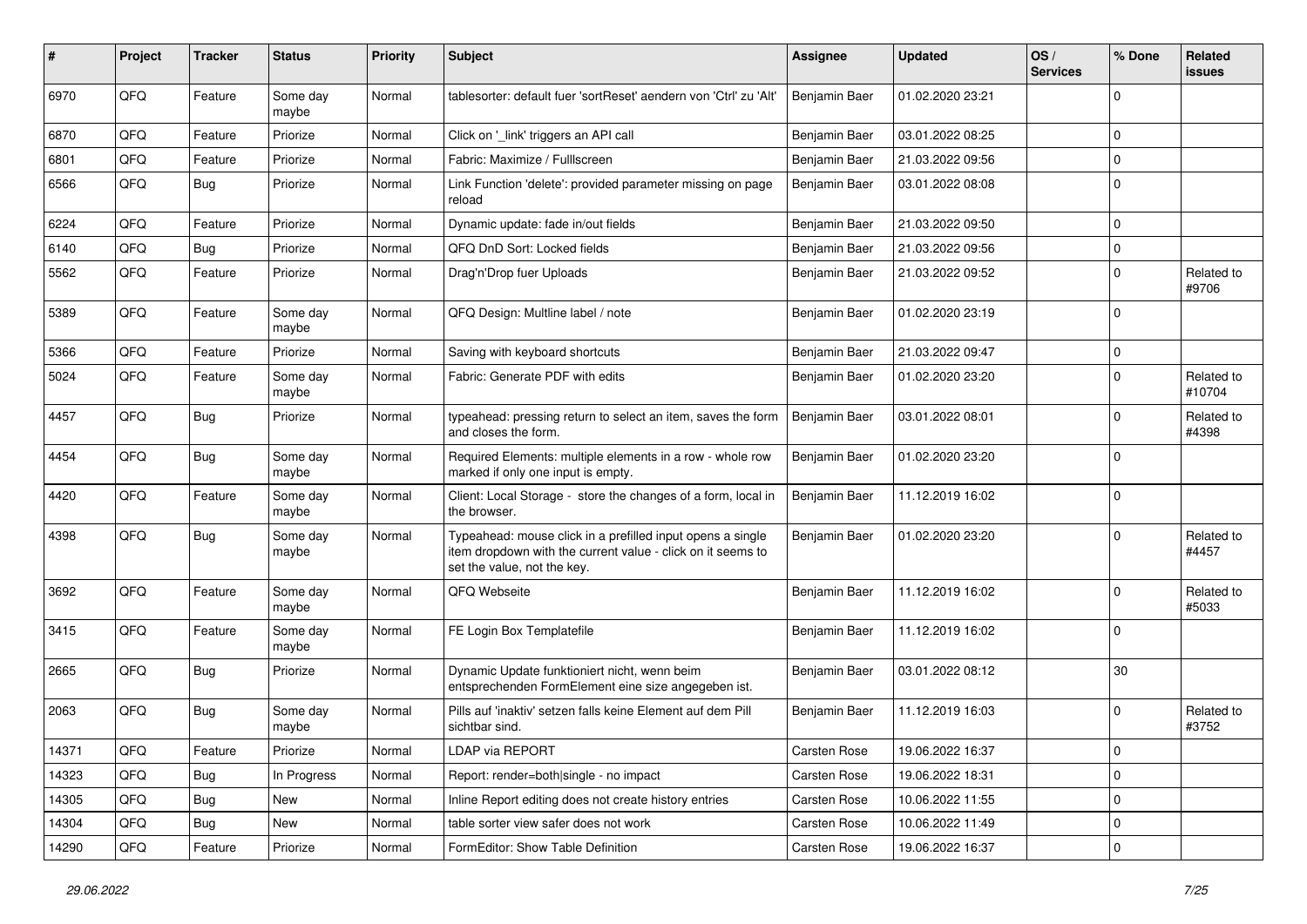| $\sharp$ | Project | <b>Tracker</b> | <b>Status</b>              | <b>Priority</b> | <b>Subject</b>                                                                           | <b>Assignee</b>     | <b>Updated</b>   | OS/<br><b>Services</b> | % Done         | <b>Related</b><br>issues                                               |
|----------|---------|----------------|----------------------------|-----------------|------------------------------------------------------------------------------------------|---------------------|------------------|------------------------|----------------|------------------------------------------------------------------------|
| 14283    | QFQ     | Bug            | Priorize                   | Normal          | HEIC / HEIF convert doesn't trigger                                                      | Carsten Rose        | 19.06.2022 16:37 |                        | $\Omega$       |                                                                        |
| 14233    | QFQ     | Bug            | New                        | Normal          | AS _link: question - HTML is not rendered                                                | Carsten Rose        | 28.05.2022 11:02 |                        | 0              |                                                                        |
| 14187    | QFQ     | Feature        | New                        | High            | qfq.log: show current URL                                                                | Carsten Rose        | 28.05.2022 11:02 |                        | $\Omega$       | Related to<br>#13933,<br>Related to<br>#12532,<br>Related to<br>#11893 |
| 14175    | QFQ     | Bug            | In Progress                | Normal          | Opening a form with no QFQ Session cookie fails                                          | Carsten Rose        | 03.06.2022 10:40 |                        | $\Omega$       |                                                                        |
| 14091    | QFQ     | Bug            | New                        | Normal          | inconsistent template path for twig                                                      | Carsten Rose        | 19.04.2022 18:36 |                        | $\mathbf 0$    |                                                                        |
| 14090    | QFQ     | Feature        | New                        | Normal          | Nützliche _script funktionen                                                             | Carsten Rose        | 28.05.2022 11:03 |                        | $\mathbf 0$    |                                                                        |
| 14077    | QFQ     | <b>Bug</b>     | <b>New</b>                 | Normal          | As _link: Attribute 'class' missing by r:1 and r:3 - but should<br>set                   | Carsten Rose        | 28.05.2022 11:02 |                        | $\Omega$       | Related to<br>#5342,<br>Related to<br>#4343                            |
| 13843    | QFQ     | Feature        | <b>New</b>                 | Normal          | Create JWT via QFQ                                                                       | Carsten Rose        | 19.03.2022 17:42 |                        | $\Omega$       |                                                                        |
| 13841    | QFQ     | Feature        | <b>New</b>                 | Normal          | Create PDF via iText - evaluate                                                          | Carsten Rose        | 19.03.2022 17:42 |                        | $\Omega$       |                                                                        |
| 13706    | QFQ     | Bug            | New                        | Normal          | Wrong CheckType in FieldElement LastStatus of Form Cron                                  | <b>Carsten Rose</b> | 21.01.2022 18:20 |                        | $\mathbf 0$    |                                                                        |
| 13700    | QFQ     | Feature        | <b>New</b>                 | Normal          | Redesign qfq.io Seite                                                                    | <b>Carsten Rose</b> | 19.03.2022 17:43 |                        | $\Omega$       |                                                                        |
| 13659    | QFQ     | Bug            | <b>New</b>                 | Normal          | wrong sanitize class applied to R-store                                                  | Carsten Rose        | 15.01.2022 14:23 |                        | 0              |                                                                        |
| 13592    | QFQ     | Bug            | New                        | Normal          | QFQ Build Queue: das vergeben von Tags klappt nicht. Es<br>werden keine Releases gebaut. | Carsten Rose        | 19.03.2022 17:45 |                        | $\Omega$       |                                                                        |
| 13566    | QFQ     | Feature        | Ready to sync<br>(develop) | Normal          | Delete config-example.qfq.php file                                                       | Carsten Rose        | 23.12.2021 09:25 |                        | $\Omega$       |                                                                        |
| 13467    | QFQ     | Feature        | New                        | Normal          | ChangeLog Generator                                                                      | Carsten Rose        | 19.03.2022 17:46 |                        | $\Omega$       | Related to<br>#11460                                                   |
| 13460    | QFQ     | Bug            | New                        | Normal          | Doc: Password set/reset  password should not processed<br>with 'html encode'             | Carsten Rose        | 19.03.2022 17:46 |                        | $\Omega$       |                                                                        |
| 13451    | QFQ     | Bug            | New                        | Normal          | Character Counter / Max Character: Problem in Safari                                     | Carsten Rose        | 15.04.2022 17:18 |                        | $\mathbf 0$    |                                                                        |
| 13354    | QFQ     | Feature        | New                        | Normal          | Using Websocket in QFQ                                                                   | <b>Carsten Rose</b> | 10.11.2021 15:47 |                        | $\Omega$       |                                                                        |
| 13332    | QFQ     | <b>Bug</b>     | New                        | Normal          | Multi Form: Required Felder werden visuell nicht markiert.                               | Carsten Rose        | 19.03.2022 17:47 |                        | $\Omega$       |                                                                        |
| 13331    | QFQ     | Bug            | New                        | Normal          | Multi Form: Clear Icon misplaced                                                         | Carsten Rose        | 19.03.2022 17:47 |                        | l 0            |                                                                        |
| 13330    | QFQ     | Feature        | In Progress                | Normal          | Multi Form: Upload                                                                       | Carsten Rose        | 07.11.2021 12:40 |                        | 50             | Related to<br>#9706                                                    |
| 12974    | QFQ     | <b>Bug</b>     | New                        | High            | Sanitize Queries in Action-Elements                                                      | Carsten Rose        | 07.12.2021 17:19 |                        | 0              |                                                                        |
| 12716    | QFQ     | <b>Bug</b>     | New                        | Normal          | template group: Pattern only applied to first instance                                   | Carsten Rose        | 19.03.2022 17:47 |                        | $\mathbf 0$    |                                                                        |
| 12714    | QFQ     | <b>Bug</b>     | New                        | Normal          | Conversion of GIF to PDF broken when GIF contains Alpha.                                 | Carsten Rose        | 19.03.2022 17:49 |                        | $\overline{0}$ |                                                                        |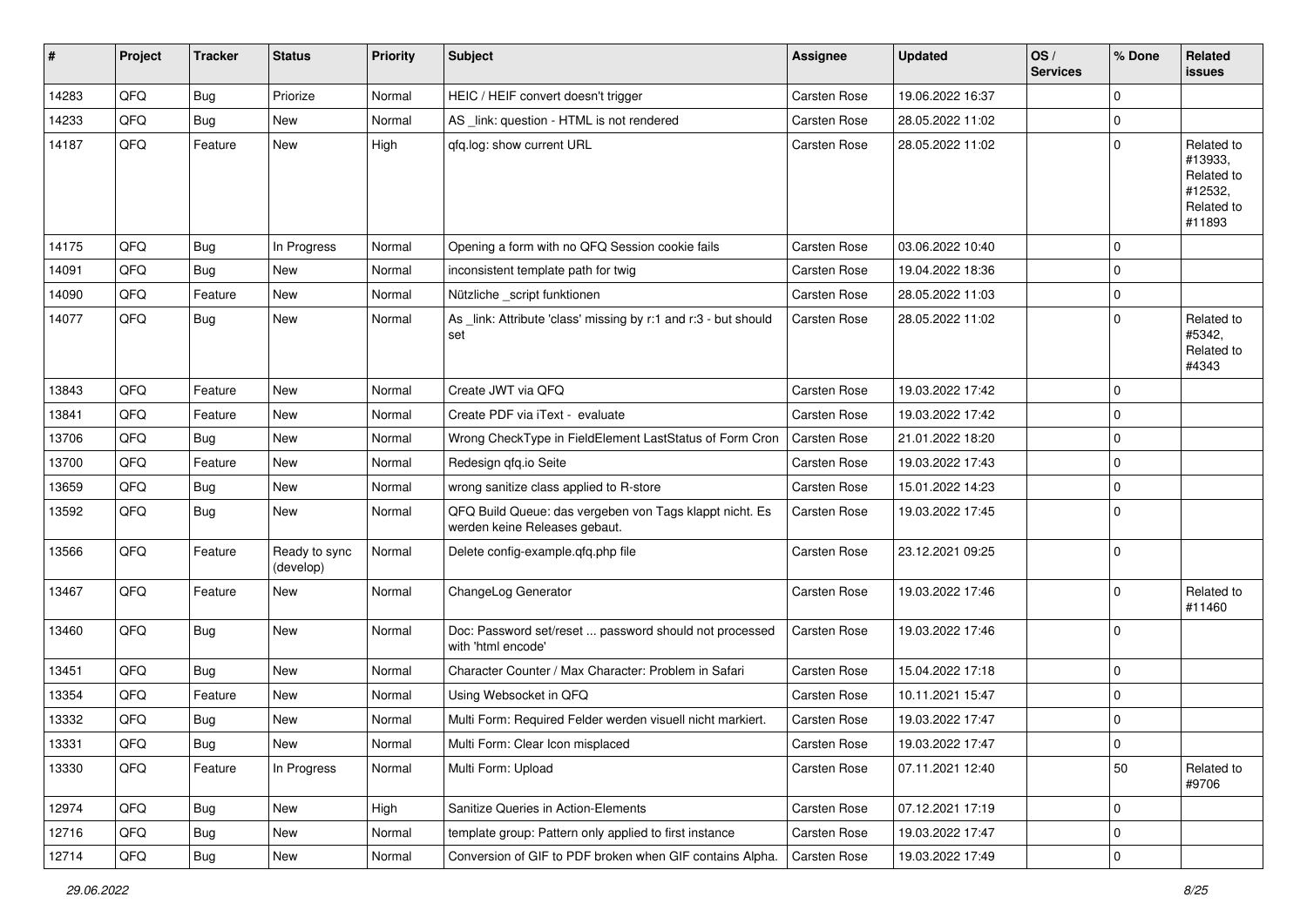| #     | Project | <b>Tracker</b> | <b>Status</b>     | <b>Priority</b> | <b>Subject</b>                                                                                                                                      | Assignee     | <b>Updated</b>   | OS/<br><b>Services</b> | % Done      | Related<br>issues                                                     |
|-------|---------|----------------|-------------------|-----------------|-----------------------------------------------------------------------------------------------------------------------------------------------------|--------------|------------------|------------------------|-------------|-----------------------------------------------------------------------|
| 12702 | QFQ     | <b>Bug</b>     | New               | High            | templateGroup: broken in multiDb Setup                                                                                                              | Carsten Rose | 14.12.2021 16:02 |                        | $\mathbf 0$ |                                                                       |
| 12679 | QFQ     | Feature        | New               | Normal          | tablesorter: custom column width                                                                                                                    | Carsten Rose | 16.06.2021 11:10 |                        | $\mathbf 0$ |                                                                       |
| 12670 | QFQ     | Bug            | New               | High            | Dropdown-Menu classes können nicht mehr angegeben<br>werden                                                                                         | Carsten Rose | 07.12.2021 17:19 |                        | $\mathbf 0$ |                                                                       |
| 12664 | QFQ     | Feature        | New               | Normal          | TinyMCE: report/remove malicous HTML/JS Code                                                                                                        | Carsten Rose | 19.03.2022 17:47 |                        | $\mathbf 0$ | Related to<br>#14320                                                  |
| 12632 | QFQ     | Feature        | <b>New</b>        | Normal          | TinyMCE: Prepare CSS classes for images                                                                                                             | Carsten Rose | 04.06.2021 14:35 |                        | 100         | Blocked by<br>#12186                                                  |
| 12611 | QFQ     | Feature        | Some day<br>maybe | Normal          | Refactoring: Bootstrap with Lazy Loading                                                                                                            | Carsten Rose | 08.06.2022 10:37 |                        | $\Omega$    | Related to<br>#12490,<br>Related to<br>#10013,<br>Related to<br>#7732 |
| 12603 | QFQ     | Feature        | <b>New</b>        | Normal          | Dropdown (Select), Radio, checkbox:<br>itemListAlways={{!SELECT key, value}}                                                                        | Carsten Rose | 19.03.2022 17:47 |                        | $\mathbf 0$ |                                                                       |
| 12584 | QFQ     | Feature        | Feedback          | Normal          | T3 v10 migration script: replace alias-patterns (v11)                                                                                               | Carsten Rose | 28.05.2022 11:12 |                        | 100         |                                                                       |
| 12581 | QFQ     | <b>Bug</b>     | <b>New</b>        | Normal          | Form.forward=close: Record 'new' in new browser tab ><br>save (& close) >> Form is not reloaded with new created<br>record id and stays in mode=new | Carsten Rose | 19.03.2022 17:48 |                        | 0           |                                                                       |
| 12546 | QFQ     | <b>Bug</b>     | Feedback          | Normal          | Branch 'Development' - Unit Tests mit dirty workaround<br>angepasst                                                                                 | Carsten Rose | 19.03.2022 17:48 |                        | $\mathbf 0$ |                                                                       |
| 12545 | QFQ     | <b>Bug</b>     | <b>New</b>        | Urgent          | sql.log not created / updated                                                                                                                       | Carsten Rose | 14.12.2021 16:02 |                        | $\mathbf 0$ |                                                                       |
| 12544 | QFQ     | Feature        | <b>New</b>        | High            | a) ' AS _link' new also as ' AS _format', b) sortierung via<br>'display: none;', c) '_format' benoeitgt nicht zwingend<br>u/U/p/m/z/d               | Carsten Rose | 14.12.2021 16:03 |                        | $\mathbf 0$ |                                                                       |
| 12532 | QFQ     | Feature        | <b>New</b>        | High            | SIP-Parameter bei Seitenaufruf in Browser-Console<br>anzeigen                                                                                       | Carsten Rose | 07.12.2021 17:19 |                        | $\mathbf 0$ | Related to<br>#11893,<br>Related to<br>#14187                         |
| 12520 | QFQ     | <b>Bug</b>     | <b>New</b>        | Normal          | Switch FE User: still active even FE User session expired                                                                                           | Carsten Rose | 19.03.2022 17:48 |                        | $\mathbf 0$ |                                                                       |
| 12513 | QFQ     | <b>Bug</b>     | <b>New</b>        | High            | Implement server side check of maxlength                                                                                                            | Carsten Rose | 07.12.2021 17:19 |                        | $\mathbf 0$ |                                                                       |
| 12512 | QFQ     | <b>Bug</b>     | New               | Normal          | Some MySQL Installation can't use 'stored procedures'                                                                                               | Carsten Rose | 19.03.2022 17:48 |                        | $\mathbf 0$ |                                                                       |
| 12504 | QFQ     | Feature        | Priorize          | Normal          | sql.log: report fe.id                                                                                                                               | Carsten Rose | 05.05.2021 22:09 |                        | $\mathbf 0$ |                                                                       |
| 12503 | QFQ     | Feature        | Priorize          | Normal          | Detect dangerous UPDATE statement with missing WHERE                                                                                                | Carsten Rose | 05.05.2021 22:09 |                        | $\mathbf 0$ |                                                                       |
| 12480 | QFQ     | Feature        | <b>New</b>        | Normal          | If QFQ upgrade is running, block further request                                                                                                    | Carsten Rose | 03.05.2021 20:45 |                        | $\mathbf 0$ |                                                                       |
| 12477 | QFQ     | Feature        | New               | Normal          | Support for refactoring: Form, FormElement, diverse<br>Tabellen/Spalten, tt-content Records                                                         | Carsten Rose | 03.05.2021 20:45 |                        | $\mathbf 0$ |                                                                       |
| 12474 | QFQ     | Feature        | New               | Normal          | Check BaseConfigURL if it is given and the the last char is '/'                                                                                     | Carsten Rose | 03.05.2021 20:45 |                        | $\mathbf 0$ |                                                                       |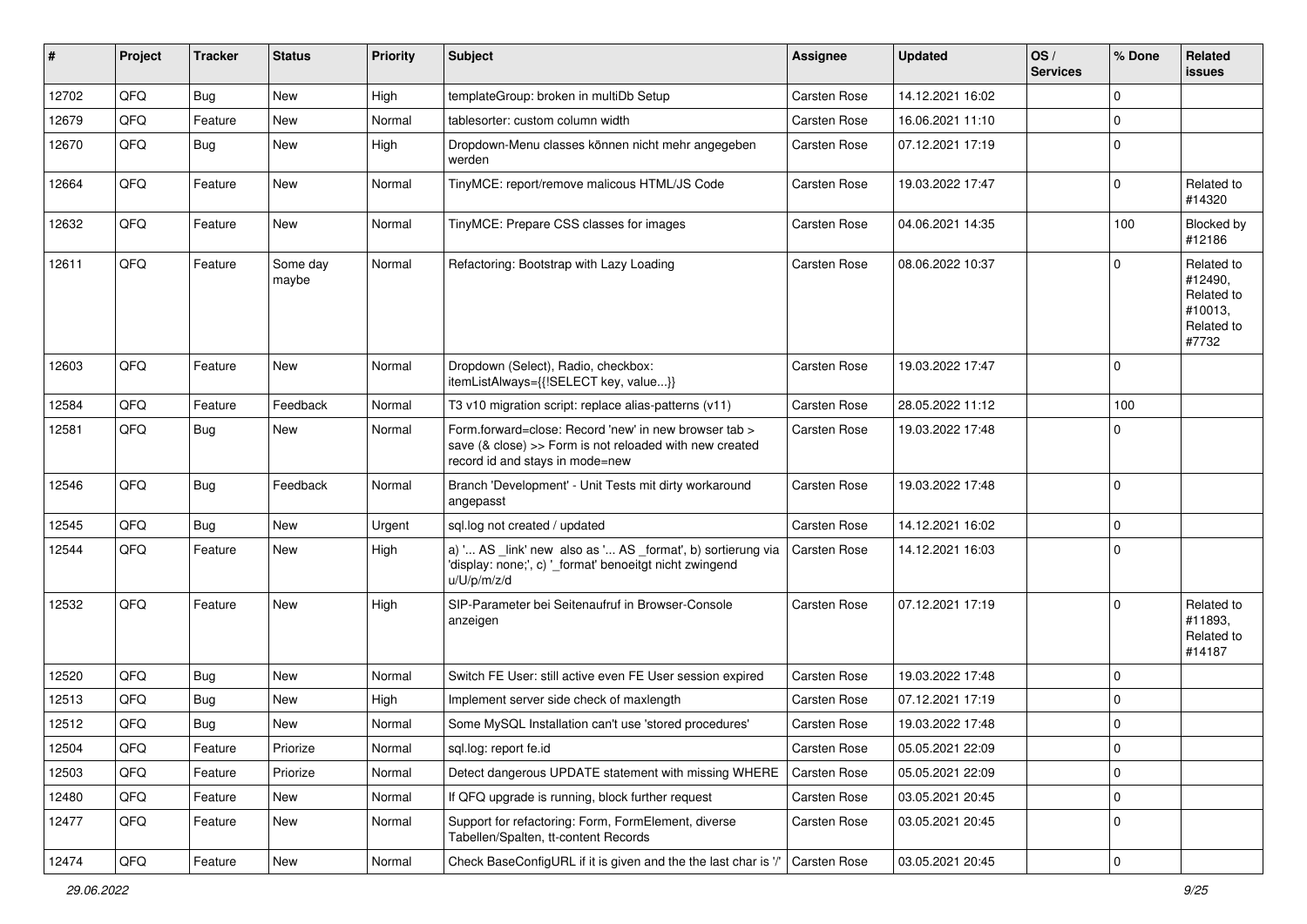| #     | Project | <b>Tracker</b> | <b>Status</b>     | <b>Priority</b> | Subject                                                                                                        | <b>Assignee</b>     | <b>Updated</b>   | $\log$<br><b>Services</b> | % Done      | Related<br>issues                                                      |
|-------|---------|----------------|-------------------|-----------------|----------------------------------------------------------------------------------------------------------------|---------------------|------------------|---------------------------|-------------|------------------------------------------------------------------------|
| 12468 | QFQ     | Bug            | New               | Urgent          | Form: update Form.title after save                                                                             | <b>Carsten Rose</b> | 03.05.2021 21:12 |                           | $\mathbf 0$ |                                                                        |
| 12465 | QFQ     | Feature        | New               | Normal          | QFQ Function: use in FE to fill StoreRecord                                                                    | Carsten Rose        | 05.05.2021 21:58 |                           | $\mathbf 0$ |                                                                        |
| 12463 | QFQ     | Bug            | ToDo              | High            | QFQ Function: 'function' and 'sgl' on same level - output of<br>sal is shown two times.                        | Carsten Rose        | 15.12.2021 16:31 |                           | $\mathbf 0$ |                                                                        |
| 12452 | QFQ     | Feature        | Priorize          | Normal          | BaseURL: alsways with '/' at the end                                                                           | Carsten Rose        | 19.06.2022 13:45 |                           | $\Omega$    | Related to<br>#10782                                                   |
| 12440 | QFQ     | Feature        | In Progress       | Normal          | Typo3 V10 upgrade (durchfuehren und testen)                                                                    | Carsten Rose        | 21.03.2022 09:53 |                           | 50          | Related to<br>#12357,<br>Related to<br>#12067,<br>Related to<br>#10661 |
| 12439 | QFQ     | Feature        | In Progress       | Normal          | TinyMCE Paste from Word & Character Count/Limit                                                                | Carsten Rose        | 05.05.2021 22:15 |                           | $\mathbf 0$ |                                                                        |
| 12413 | QFQ     | Feature        | New               | Normal          | STORE_TYPO3: enhance for {{be_users.email:T}},<br>{{fe_users.email:T}}                                         | Carsten Rose        | 03.05.2021 20:45 |                           | $\Omega$    | Related to<br>#12412,<br>Related to<br>#10012                          |
| 12412 | QFQ     | Feature        | New               | Normal          | Action/Escape qualifier 'e' (empty), '0': if given, an empty<br>string (or '0') will be treated as 'not found' | <b>Carsten Rose</b> | 08.05.2021 09:40 |                           | $\Omega$    | Related to<br>#12413,<br>Related to<br>#10012                          |
| 12400 | QFQ     | Feature        | <b>New</b>        | Normal          | Tutorial ist in QFQ Doku, Wird in der Suche gefunden, es<br>gibt aber kein Menupunkt - Inhalt ueberpruefen     | Carsten Rose        | 03.05.2021 20:45 |                           | $\mathbf 0$ |                                                                        |
| 12395 | QFQ     | <b>Bug</b>     | ToDo              | High            | QFQ Function: Result two times shown                                                                           | <b>Carsten Rose</b> | 18.02.2022 08:59 |                           | $\pmb{0}$   |                                                                        |
| 12337 | QFQ     | Feature        | Some day<br>maybe | Normal          | Database.php: better caching                                                                                   | Carsten Rose        | 16.09.2021 15:10 |                           | $\Omega$    |                                                                        |
| 12330 | QFQ     | Feature        | New               | Normal          | Copy to input field / text area / TinyMCE                                                                      | Carsten Rose        | 07.04.2021 09:01 |                           | 0           |                                                                        |
| 12327 | QFQ     | Bug            | New               | Normal          | Copy to clipboard: Glyphicon can not be changed                                                                | Carsten Rose        | 27.12.2021 17:59 |                           | $\mathbf 0$ |                                                                        |
| 12325 | QFQ     | <b>Bug</b>     | Priorize          | Normal          | MultiDB form.dblndex not working for report syntax                                                             | Carsten Rose        | 07.09.2021 13:37 |                           | $\Omega$    | Related to<br>#12145,<br>Related to<br>#12314                          |
| 12315 | QFQ     | Feature        | Some day<br>maybe | Normal          | Form History (Diffs) / Backups                                                                                 | Carsten Rose        | 16.09.2021 15:10 |                           | $\Omega$    |                                                                        |
| 12269 | QFQ     | Feature        | New               | Normal          | 2FA - Login                                                                                                    | Carsten Rose        | 03.05.2021 20:45 |                           | $\mathbf 0$ |                                                                        |
| 12187 | QFQ     | <b>Bug</b>     | New               | Normal          | Trigger FormAsFile() via Report: probably problem with multi<br>DB setup                                       | <b>Carsten Rose</b> | 20.03.2021 21:20 |                           | $\Omega$    |                                                                        |
| 12186 | QFQ     | Feature        | New               | High            | TinyMCE Config für Objekte                                                                                     | Carsten Rose        | 07.12.2021 17:19 |                           | $\mathbf 0$ | <b>Blocks</b><br>#12632                                                |
| 12163 | QFQ     | Feature        | New               | Normal          | Checkbox: table wrap                                                                                           | Carsten Rose        | 03.05.2021 20:51 |                           | $\mathbf 0$ |                                                                        |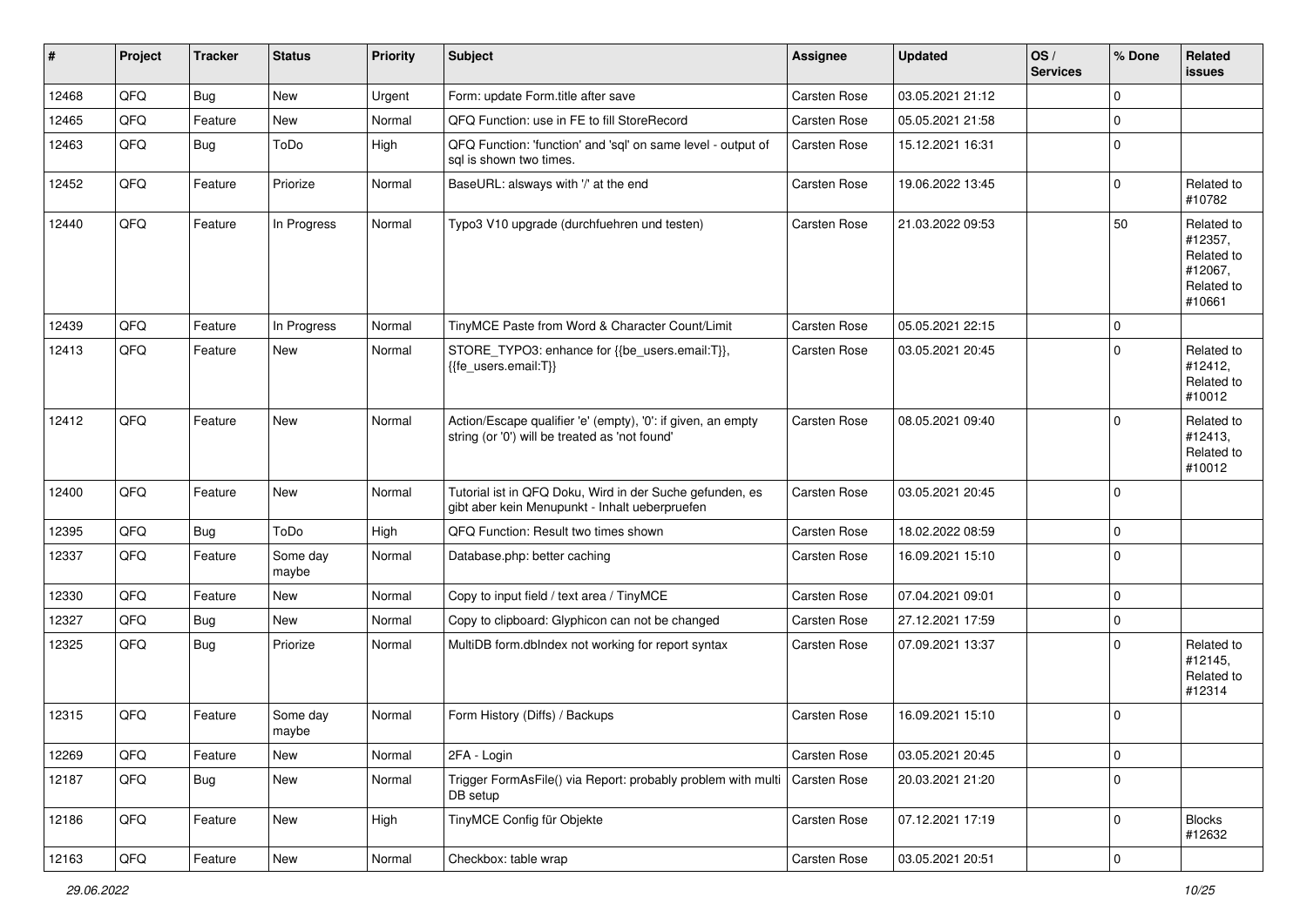| #     | Project | <b>Tracker</b> | <b>Status</b> | <b>Priority</b> | <b>Subject</b>                                                                                       | Assignee                                               | <b>Updated</b>      | OS/<br><b>Services</b> | % Done         | Related<br><b>issues</b>                      |                      |
|-------|---------|----------------|---------------|-----------------|------------------------------------------------------------------------------------------------------|--------------------------------------------------------|---------------------|------------------------|----------------|-----------------------------------------------|----------------------|
| 12162 | QFQ     | Feature        | <b>New</b>    | Normal          | FE.type=sendmail: personalized mailing (several mails) via<br>template                               | Carsten Rose                                           | 03.05.2021 20:45    |                        | $\Omega$       |                                               |                      |
| 12146 | QFQ     | Feature        | <b>New</b>    | Normal          | Autocron Job: Anzeigen wann der naechste Job ausgefuehrt<br>wird, resp das er nicht ausgefuehrt wird | <b>Carsten Rose</b>                                    | 15.03.2021 15:23    |                        | $\overline{0}$ |                                               |                      |
| 12133 | QFQ     | Bug            | <b>New</b>    | Normal          | NPM, phpSpreadSheet aktualisieren                                                                    | <b>Carsten Rose</b>                                    | 15.03.2021 09:04    |                        | $\mathbf 0$    |                                               |                      |
| 12119 | QFQ     | Feature        | <b>New</b>    | Normal          | AS paged: error message missing if there ist no 'r' argument.                                        | <b>Carsten Rose</b>                                    | 03.05.2021 20:51    |                        | $\Omega$       |                                               |                      |
| 12109 | QFQ     | Feature        | <b>New</b>    | Normal          | Donwload Link: Plain, SIP, Persistent Link, Peristent SIP -<br>new notation                          | Carsten Rose                                           | 03.05.2021 20:45    |                        | $\Omega$       | Related to<br>#12085                          |                      |
| 12045 | QFQ     | Bug            | New           | Normal          | templateGroup afterSave FE: Aufruf ohne<br>sglHonorFormElements funktioniert nicht                   | Carsten Rose                                           | 18.02.2021 16:33    |                        | $\mathbf 0$    |                                               |                      |
| 12040 | QFQ     | <b>Bug</b>     | <b>New</b>    | Normal          | FE Mode 'hidden' für zwei FEs auf einer Zeile                                                        | Carsten Rose                                           | 18.02.2021 10:13    |                        | $\mathbf 0$    |                                               |                      |
| 12024 | QFQ     | Feature        | <b>New</b>    | Normal          | Excel Export: text columns by default decode<br>htmlspeciachar()                                     | <b>Carsten Rose</b>                                    | 17.02.2021 23:55    |                        | $\overline{0}$ | Related to<br>#12022                          |                      |
| 12023 | QFQ     | Feature        | <b>New</b>    | Normal          | MySQL Stored Precdure: QDECODESPECIALCHAR()                                                          | <b>Carsten Rose</b>                                    | 16.02.2021 11:16    |                        | $\Omega$       | Related to<br>#12022                          |                      |
| 11980 | QFQ     | Feature        | In Progress   | Normal          | protected verzeichnis MUSS geschützt werden                                                          | <b>Carsten Rose</b>                                    | 07.09.2021 13:30    |                        | $\mathbf 0$    |                                               |                      |
| 11955 | QFQ     | Feature        | New           | Normal          | subrecord: new title option to set <th> attributes - e.g. to<br/>customize tablesorter options.</th> | attributes - e.g. to<br>customize tablesorter options. | <b>Carsten Rose</b> | 03.05.2021 20:47       |                | $\Omega$                                      | Related to<br>#11775 |
| 11893 | QFQ     | Feature        | <b>New</b>    | High            | Broken SIP: a) only report one time, b) only report in main<br>column                                | Carsten Rose                                           | 12.05.2021 12:13    |                        | $\Omega$       | Related to<br>#12532,<br>Related to<br>#14187 |                      |
| 11775 | QFQ     | Feature        | <b>New</b>    | Normal          | Subrecord Tooltip pro Feld                                                                           | Carsten Rose                                           | 18.12.2020 15:22    |                        | $\Omega$       | Related to<br>#11955                          |                      |
| 11752 | QFQ     | Bug            | New           | Normal          | checkbox renders multiple input elements with same name                                              | <b>Carsten Rose</b>                                    | 17.12.2020 14:58    |                        | $\Omega$       | Related to<br>#11750                          |                      |
| 11747 | QFQ     | Feature        | <b>New</b>    | Normal          | Maintenance Page with Redirect                                                                       | <b>Carsten Rose</b>                                    | 03.05.2021 20:47    |                        | $\Omega$       | Related to<br>#11741                          |                      |
| 11702 | QFQ     | Feature        | <b>New</b>    | Normal          | HTML Special Char makes no sense for 'allbut' if '&' is<br>forbidden                                 | <b>Carsten Rose</b>                                    | 07.12.2021 16:35    |                        | $\Omega$       | Related to<br>#5112,<br>Related to<br>#14320  |                      |
| 11695 | QFQ     | Bug            | <b>New</b>    | Normal          | MultiForm required FE Error                                                                          | Carsten Rose                                           | 04.12.2020 13:34    |                        | $\Omega$       |                                               |                      |
| 11668 | QFQ     | <b>Bug</b>     | <b>New</b>    | Normal          | Play function.sql - problem with mysql                                                               | Carsten Rose                                           | 03.05.2021 20:48    |                        | 0              |                                               |                      |
| 11667 | QFQ     | Bug            | <b>New</b>    | Normal          | MySQL mariadb-server-10.3: Incorrect datetime value                                                  | Carsten Rose                                           | 03.05.2021 20:48    |                        | $\mathbf 0$    |                                               |                      |
| 11523 | QFQ     | Feature        | New           | Normal          | Mit dynamic Update erkennen, ob Upload gemacht wurde                                                 | <b>Carsten Rose</b>                                    | 13.11.2020 15:07    |                        | $\Omega$       | Related to<br>#9533                           |                      |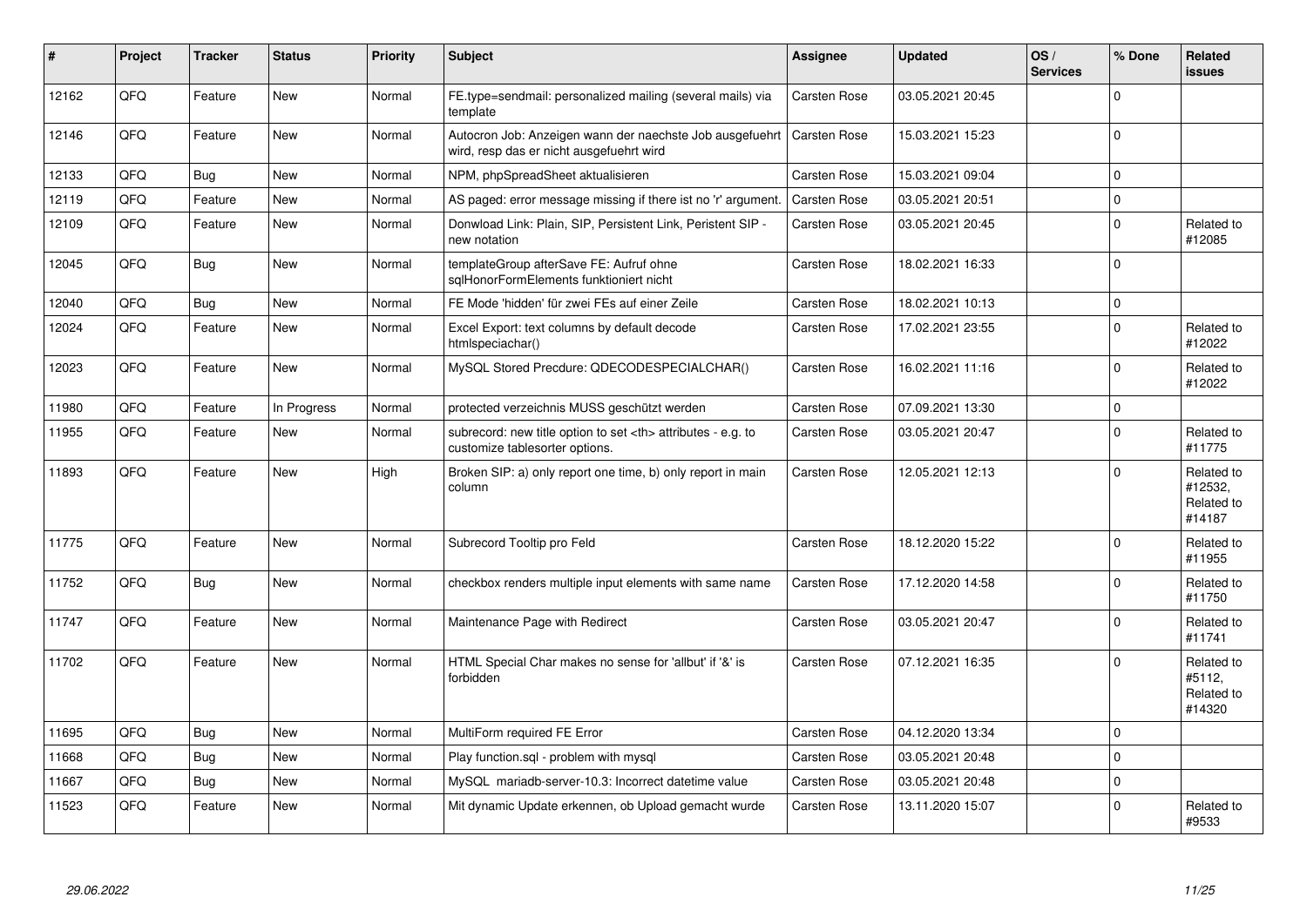| #     | Project | <b>Tracker</b> | <b>Status</b>     | <b>Priority</b> | Subject                                                                             | Assignee            | <b>Updated</b>   | OS/<br><b>Services</b> | % Done         | Related<br><b>issues</b>                                                                                                       |
|-------|---------|----------------|-------------------|-----------------|-------------------------------------------------------------------------------------|---------------------|------------------|------------------------|----------------|--------------------------------------------------------------------------------------------------------------------------------|
| 11517 | QFQ     | <b>Bug</b>     | In Progress       | Normal          | extraButtonInfo Broken for multiple FormElements                                    | Carsten Rose        | 12.05.2022 13:12 |                        | $\Omega$       | Related to<br>#7890,<br>Related to<br>#3811, Has<br>duplicate<br>#10905, Has<br>duplicate<br>#10553, Has<br>duplicate<br>#6779 |
| 11516 | QFQ     | Feature        | <b>New</b>        | Normal          | Multi Page Form (Previous/Next Buttons)                                             | <b>Carsten Rose</b> | 16.03.2021 17:52 |                        | $\overline{0}$ |                                                                                                                                |
| 11504 | QFQ     | Feature        | New               | Normal          | Dynamic Update: Button text update for 'Save',' Close' &<br>'Delete'                | Carsten Rose        | 12.11.2020 23:44 |                        | $\Omega$       |                                                                                                                                |
| 11460 | QFQ     | Feature        | <b>New</b>        | Normal          | Easier creation of changelog: gitchangelog                                          | Carsten Rose        | 12.06.2021 10:20 |                        | $\mathbf 0$    | Related to<br>#13467                                                                                                           |
| 11323 | QFQ     | Feature        | Some day<br>maybe | Normal          | Report Frontend Editor Modal + Codemirror                                           | Carsten Rose        | 16.09.2021 15:10 |                        | $\mathbf 0$    | Related to<br>#11036                                                                                                           |
| 11322 | QFQ     | Feature        | Some day<br>maybe | Normal          | Form Element JSON - (multiline parameter field)                                     | Carsten Rose        | 16.09.2021 15:10 |                        | $\mathbf 0$    |                                                                                                                                |
| 11320 | QFQ     | Feature        | Priorize          | Normal          | Typo3 Version 10 support                                                            | Carsten Rose        | 05.05.2021 22:09 |                        | $\mathbf 0$    |                                                                                                                                |
| 11239 | QFQ     | Bug            | <b>New</b>        | Normal          | Radiobutton (plain): horizontales Rendern abhängig vom<br>Datentyp in der Datenbank | Carsten Rose        | 30.09.2020 18:37 |                        | $\mathbf 0$    |                                                                                                                                |
| 11217 | QFQ     | Feature        | Some day<br>maybe | Normal          | <b>Extend Script Functionality</b>                                                  | Carsten Rose        | 16.09.2021 15:10 |                        | $\mathbf 0$    |                                                                                                                                |
| 11080 | QFQ     | Feature        | New               | Normal          | Send MQTT messages                                                                  | Carsten Rose        | 29.08.2020 19:49 |                        | $\mathbf 0$    |                                                                                                                                |
| 11076 | QFQ     | Feature        | In Progress       | Normal          | SELECT  AS _websocket                                                               | Carsten Rose        | 30.08.2020 17:49 |                        | $\Omega$       |                                                                                                                                |
| 11036 | QFQ     | Feature        | Some day<br>maybe | Normal          | inline report editor permissions                                                    | Carsten Rose        | 16.09.2021 15:09 |                        | $\mathbf 0$    | Related to<br>#11323                                                                                                           |
| 10996 | QFQ     | Feature        | <b>New</b>        | Normal          | Download video via sip: no seek                                                     | Carsten Rose        | 12.08.2020 14:18 |                        | $\mathbf 0$    |                                                                                                                                |
| 10979 | QFQ     | Feature        | <b>New</b>        | Normal          | Ajax Calls an API - dataReport                                                      | Carsten Rose        | 11.05.2022 12:15 |                        | $\mathbf 0$    |                                                                                                                                |
| 10976 | QFQ     | Feature        | <b>New</b>        | Normal          | Excel Export Verbesserungen                                                         | Carsten Rose        | 06.08.2020 10:56 |                        | $\mathbf 0$    |                                                                                                                                |
| 10937 | QFQ     | <b>Bug</b>     | <b>New</b>        | Normal          | Fehler mit abhängigen Select- Feldern beim Positionieren                            | <b>Carsten Rose</b> | 12.11.2020 23:45 |                        | $\mathbf 0$    |                                                                                                                                |
| 10819 | QFQ     | Feature        | New               | Normal          | Persistent SIP - second try                                                         | Carsten Rose        | 29.06.2020 23:02 |                        | $\mathbf 0$    | Related to<br>#6261                                                                                                            |
| 10793 | QFQ     | Feature        | In Progress       | Normal          | <b>Update NPM Packages</b>                                                          | Carsten Rose        | 07.09.2021 13:25 |                        | 30             |                                                                                                                                |
| 10745 | QFQ     | Feature        | Some day<br>maybe | Normal          | Tablesorter Excel Export                                                            | Carsten Rose        | 16.09.2021 15:09 |                        | $\Omega$       |                                                                                                                                |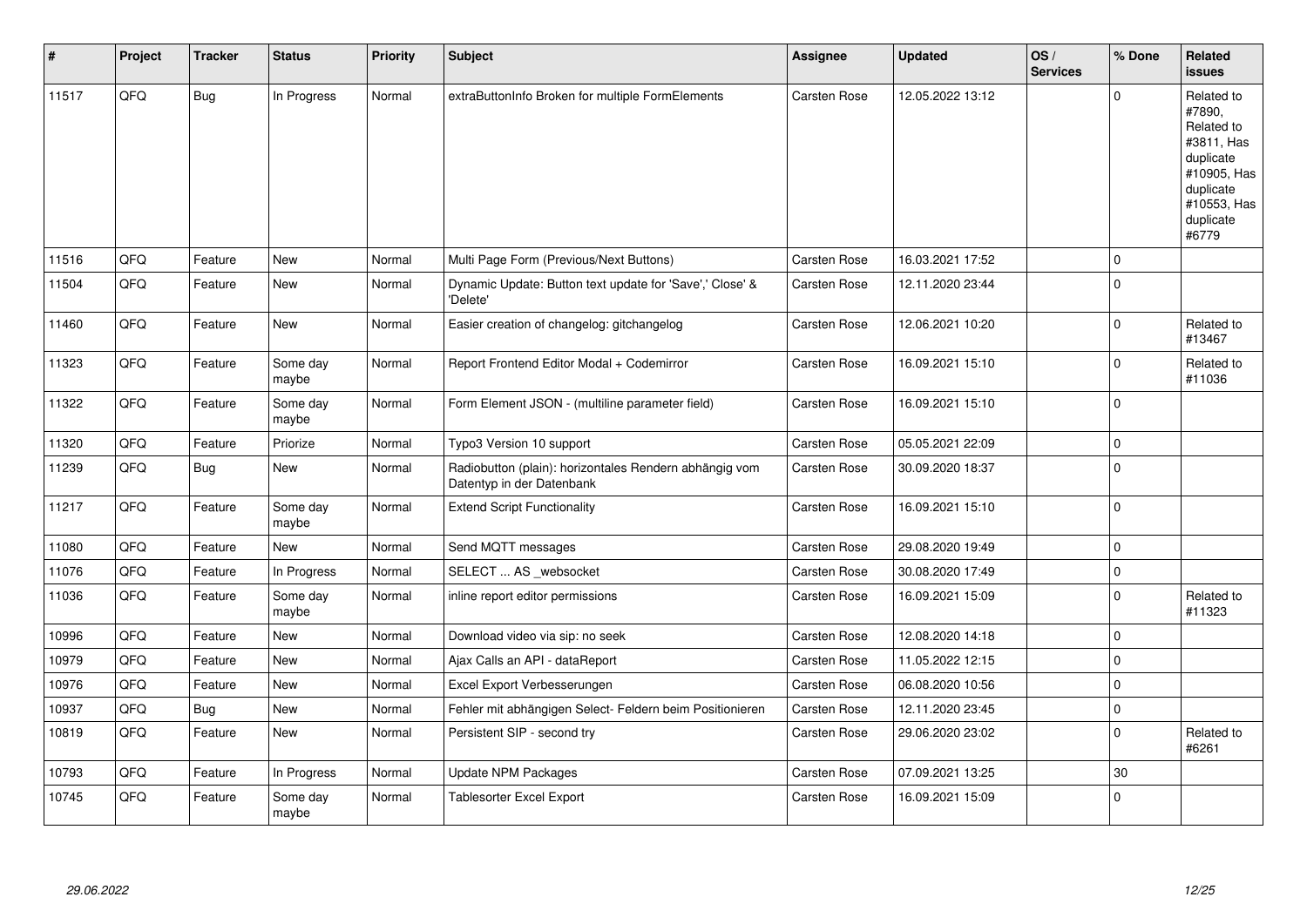| ∦     | Project | <b>Tracker</b> | <b>Status</b>     | <b>Priority</b> | <b>Subject</b>                                                                  | <b>Assignee</b> | <b>Updated</b>   | OS/<br><b>Services</b> | % Done      | Related<br><b>issues</b>                                             |
|-------|---------|----------------|-------------------|-----------------|---------------------------------------------------------------------------------|-----------------|------------------|------------------------|-------------|----------------------------------------------------------------------|
| 10716 | QFQ     | Feature        | Some day<br>maybe | Normal          | Business Logic mit Externen Skripten                                            | Carsten Rose    | 16.09.2021 15:10 |                        | $\Omega$    | Related to<br>#10713.<br>Related to<br>#8217                         |
| 10714 | QFQ     | Feature        | New               | Normal          | multi Table Form                                                                | Carsten Rose    | 16.03.2021 18:44 |                        | $\mathbf 0$ |                                                                      |
| 10704 | QFQ     | <b>Bug</b>     | New               | Normal          | wkhtml problem rendering fullCalendar.js / fabric.js >><br>successor: puppeteer | Carsten Rose    | 12.11.2020 23:45 |                        | $\mathbf 0$ | Related to<br>#5024,<br>Related to<br>#4650,<br>Related to<br>#10715 |
| 10661 | QFQ     | <b>Bug</b>     | In Progress       | Normal          | Typo3 Warnungen                                                                 | Carsten Rose    | 07.09.2021 13:23 |                        | $\mathbf 0$ | Related to<br>#12440                                                 |
| 10658 | QFQ     | Bug            | New               | Normal          | processReadOnly broken                                                          | Carsten Rose    | 27.05.2020 17:55 |                        | $\mathbf 0$ |                                                                      |
| 10640 | QFQ     | <b>Bug</b>     | <b>New</b>        | High            | TypeAhead Tag: FE editierbar trotz readOnly                                     | Carsten Rose    | 03.05.2021 21:12 |                        | $\mathbf 0$ |                                                                      |
| 10593 | QFQ     | Feature        | New               | Normal          | label2: text behind input element                                               | Carsten Rose    | 16.05.2020 10:57 |                        | $\mathbf 0$ |                                                                      |
| 10588 | QFQ     | <b>Bug</b>     | <b>New</b>        | Normal          | typeahed Tag: Doku anpassen                                                     | Carsten Rose    | 12.11.2020 23:45 |                        | $\mathbf 0$ |                                                                      |
| 10508 | QFQ     | <b>Bug</b>     | New               | High            | Multi Form broken on Multi DB Instance                                          | Carsten Rose    | 03.05.2021 21:12 |                        | $\mathbf 0$ |                                                                      |
| 10506 | QFQ     | <b>Bug</b>     | New               | High            | Template Group broken on MultiDB instance                                       | Carsten Rose    | 03.05.2021 21:12 |                        | $\mathbf 0$ | Related to<br>#10505                                                 |
| 10443 | QFQ     | Feature        | In Progress       | Normal          | Konzept_api / _live                                                             | Carsten Rose    | 07.05.2020 09:39 |                        | $\mathbf 0$ |                                                                      |
| 10322 | QFQ     | <b>Bug</b>     | New               | Normal          | FormElement / Radio: missing column 'enum' >> FE not<br>reported                | Carsten Rose    | 07.05.2020 09:37 |                        | $\mathbf 0$ |                                                                      |
| 10119 | QFQ     | Feature        | New               | Normal          | Dropdown (selectlist) & TypeAhead: format and catagorize<br>list                | Carsten Rose    | 07.05.2020 09:36 |                        | $\mathbf 0$ |                                                                      |
| 10116 | QFQ     | Feature        | Some day<br>maybe | Normal          | TypeAhead: Tag - show inside 'input' element                                    | Carsten Rose    | 16.09.2021 15:09 |                        | $\mathbf 0$ |                                                                      |
| 10115 | QFQ     | Feature        | <b>New</b>        | Normal          | TypeAhead: static list                                                          | Carsten Rose    | 26.02.2020 16:42 |                        | 100         |                                                                      |
| 10095 | QFQ     | Feature        | Some day<br>maybe | Normal          | Generic Gitlab Integration into QFQ                                             | Carsten Rose    | 16.09.2021 15:10 |                        | $\mathbf 0$ |                                                                      |
| 10082 | QFQ     | <b>Bug</b>     | New               | Normal          | FE.type=SELECT - 'sanatize' Class                                               | Carsten Rose    | 07.05.2020 09:36 |                        | $\mathbf 0$ | Related to<br>#10081                                                 |
| 10081 | QFQ     | Bug            | New               | High            | Stale record lock after 'forbidden' character                                   | Carsten Rose    | 03.05.2021 21:12 |                        | $\pmb{0}$   | Related to<br>#10082,<br>Related to<br>#9789                         |
| 10080 | QFQ     | Feature        | New               | Normal          | Popup on 'save' / 'close': configure dialog (answer<br>ves/no/cancle/)          | Carsten Rose    | 28.03.2021 20:52 |                        | $\mathbf 0$ | Is duplicate<br>of #12262                                            |
| 10015 | QFQ     | Feature        | Priorize          | Normal          | Monospace in Textarea                                                           | Carsten Rose    | 03.02.2020 13:40 |                        | $\pmb{0}$   |                                                                      |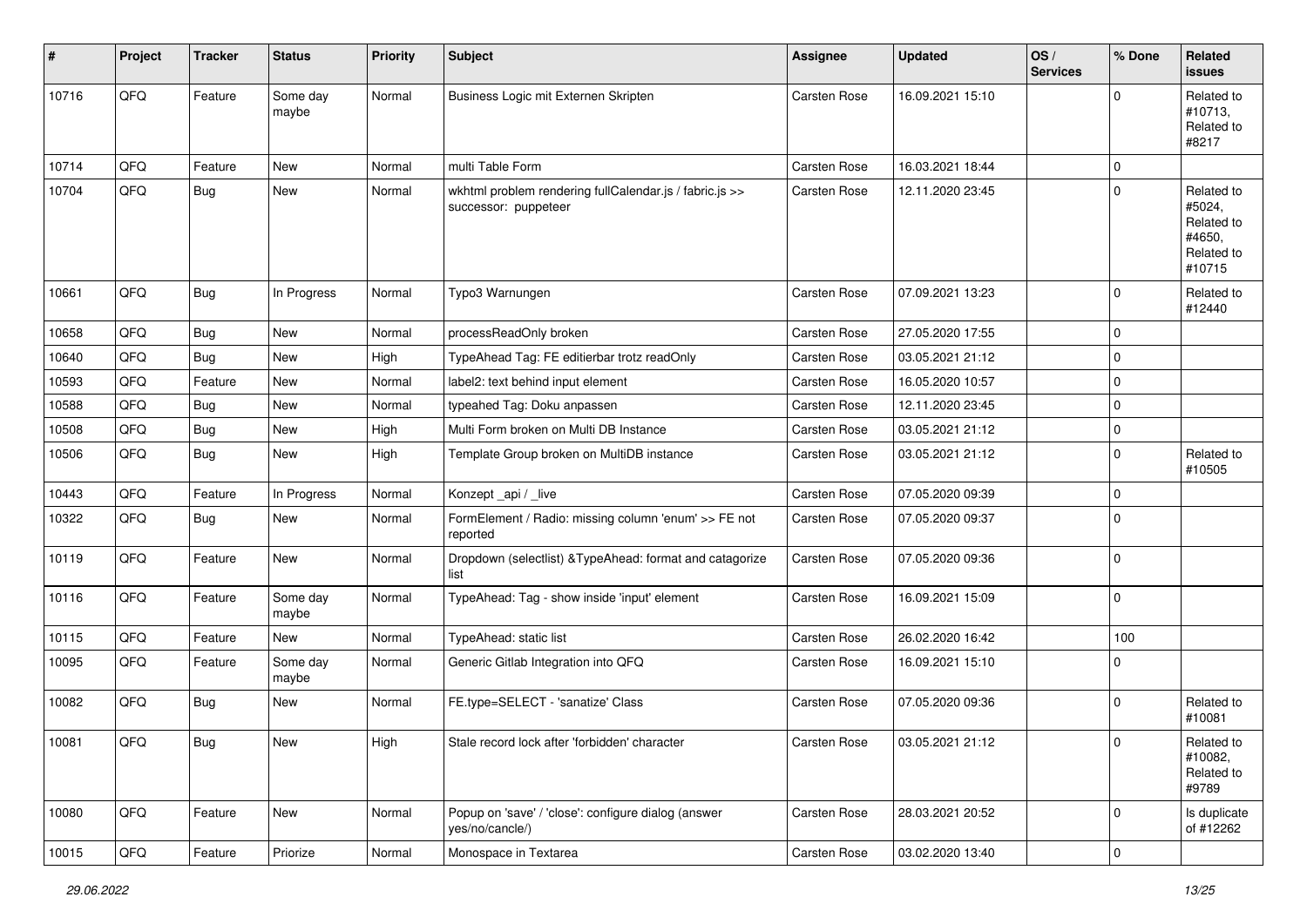| #     | Project | <b>Tracker</b> | <b>Status</b>     | <b>Priority</b> | <b>Subject</b>                                                                                                                        | Assignee            | <b>Updated</b>   | OS/<br><b>Services</b> | % Done      | Related<br><b>issues</b>                                                |
|-------|---------|----------------|-------------------|-----------------|---------------------------------------------------------------------------------------------------------------------------------------|---------------------|------------------|------------------------|-------------|-------------------------------------------------------------------------|
| 10014 | QFQ     | Feature        | <b>New</b>        | Normal          | Manual.rst: describe behaviour and process order of<br>fillStoreVar, slaveId, sqlBefore,                                              | Carsten Rose        | 01.02.2020 22:31 |                        | $\Omega$    |                                                                         |
| 10013 | QFQ     | Feature        | Some day<br>maybe | Normal          | FE.typ=editor: CodeMirror                                                                                                             | <b>Carsten Rose</b> | 08.06.2022 10:37 |                        | $\mathbf 0$ | Related to<br>#12611,<br>Related to<br>#12490,<br>Related to<br>#7732   |
| 10012 | QFQ     | Feature        | Priorize          | Normal          | redirectAllMailTo: {{beEmail:T}}                                                                                                      | Carsten Rose        | 08.05.2021 09:54 |                        | $\Omega$    | Related to<br>#12412,<br>Related to<br>#12413,<br>Related to<br>#10011  |
| 10011 | QFQ     | Feature        | Priorize          | Normal          | Offer new STORE_TYPO3 Variable 'beUser', 'beEmail'                                                                                    | Carsten Rose        | 08.05.2021 09:51 |                        | $\Omega$    | Related to<br>#10012,<br>Related to<br>#12511                           |
| 10005 | QFQ     | Feature        | Priorize          | Normal          | Report / special column name:  AS _calendar                                                                                           | Carsten Rose        | 03.06.2020 17:28 |                        | $\mathbf 0$ |                                                                         |
| 9983  | QFQ     | Feature        | <b>New</b>        | Normal          | Report Notation: new keyword 'range'                                                                                                  | <b>Carsten Rose</b> | 01.02.2020 15:55 |                        | $\mathbf 0$ |                                                                         |
| 9975  | QFQ     | <b>Bug</b>     | Priorize          | Normal          | Dropdown Menu: 'r:3' broken                                                                                                           | <b>Carsten Rose</b> | 01.02.2020 10:13 |                        | $\mathbf 0$ |                                                                         |
| 9968  | QFQ     | Feature        | Priorize          | Normal          | Tooltip in Links for Developer                                                                                                        | <b>Carsten Rose</b> | 01.02.2020 23:17 |                        | $\mathbf 0$ |                                                                         |
| 9958  | QFQ     | Bug            | Priorize          | Normal          | Broken subrecord query: no error message                                                                                              | <b>Carsten Rose</b> | 05.02.2021 15:15 |                        | $\mathbf 0$ |                                                                         |
| 9947  | QFQ     | <b>Bug</b>     | Priorize          | Normal          | Unwanted error message if missing 'typeAheadSqlPrefetch'                                                                              | Carsten Rose        | 01.02.2020 10:13 |                        | $\mathbf 0$ |                                                                         |
| 9928  | QFQ     | Feature        | Priorize          | Normal          | SpecialColumnName: a) Deprecated: ' AS "_+tag " ', b)<br>New: ' AS "_ <tag1><tag2>"'</tag2></tag1>                                    | Carsten Rose        | 01.02.2020 23:17 |                        | $\mathbf 0$ | Related to<br>#9929                                                     |
| 9927  | QFQ     | Feature        | <b>New</b>        | Normal          | QFQ Update: a) Update nur machen wenn BE User<br>eingeloggt ist., b) Bei Fehler genaue Meldung welcher<br>Updateschritt Probleme hat. | <b>Carsten Rose</b> | 22.01.2020 12:59 |                        | $\Omega$    |                                                                         |
| 9900  | QFQ     | Feature        | Priorize          | Normal          | Generic API Call: tt-content record >> JSON                                                                                           | <b>Carsten Rose</b> | 01.02.2020 10:13 |                        | $\Omega$    |                                                                         |
| 9862  | QFQ     | <b>Bug</b>     | Priorize          | Normal          | Failed writing to sql mail qfq.log should throw an exception                                                                          | Carsten Rose        | 01.02.2020 10:13 |                        | $\mathbf 0$ |                                                                         |
| 9834  | QFQ     | <b>Bug</b>     | Priorize          | Normal          | Input elements with tag 'disabled' are missing on<br>form-submit: server option 'processReadOnly' broken                              | Carsten Rose        | 07.12.2021 16:43 |                        | $\Omega$    | Related to<br>#9691.<br>Related to<br>#5305, Has<br>duplicate<br>#12331 |
| 9811  | QFQ     | Feature        | <b>New</b>        | Normal          | Report: tag every n'th row                                                                                                            | Carsten Rose        | 01.02.2020 23:22 |                        | $\Omega$    |                                                                         |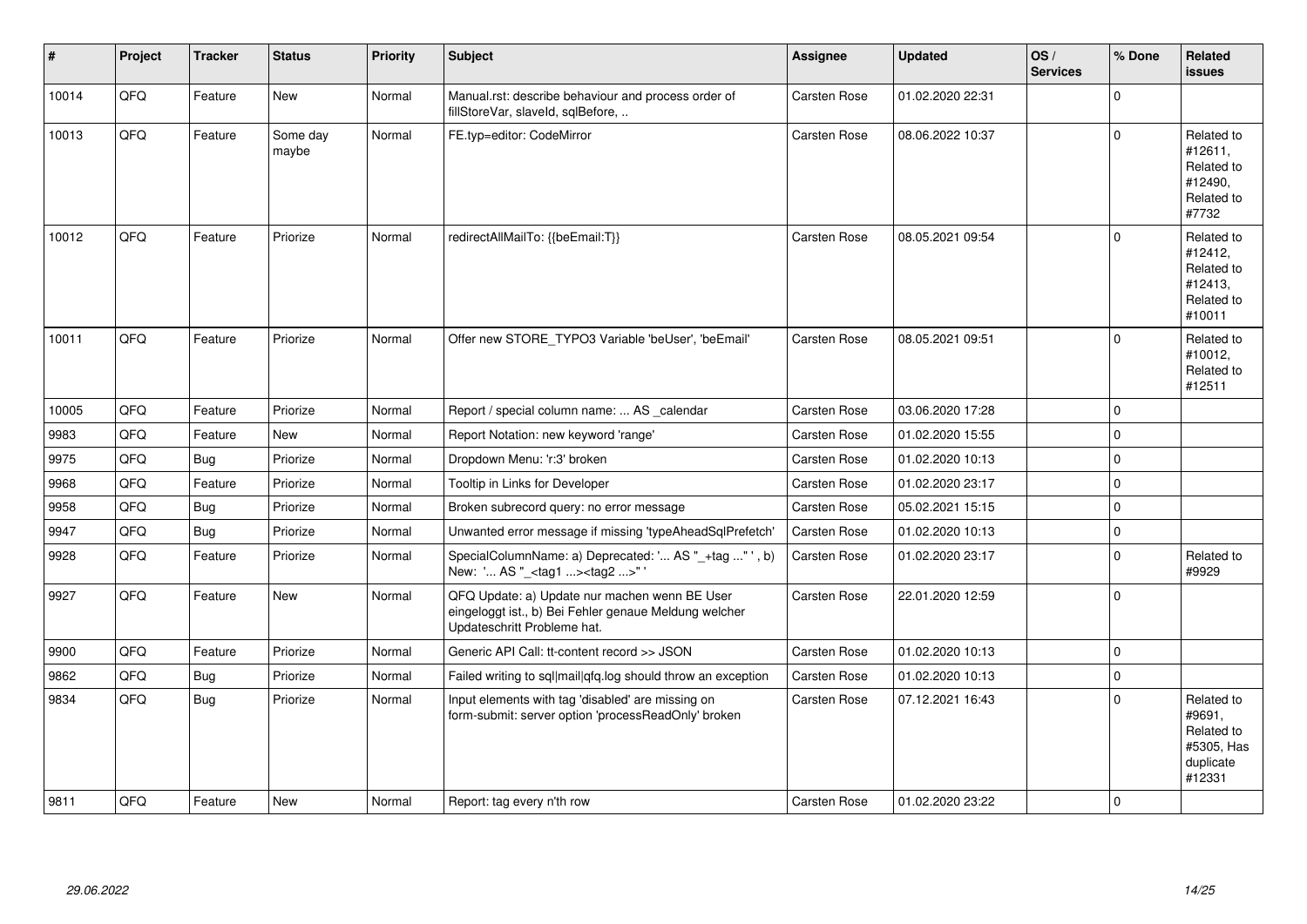| #    | Project | <b>Tracker</b> | <b>Status</b>     | <b>Priority</b> | <b>Subject</b>                                                           | Assignee            | <b>Updated</b>   | OS/<br><b>Services</b> | % Done      | Related<br><b>issues</b>                                             |
|------|---------|----------------|-------------------|-----------------|--------------------------------------------------------------------------|---------------------|------------------|------------------------|-------------|----------------------------------------------------------------------|
| 9789 | QFQ     | <b>Bug</b>     | In Progress       | High            | Record Lock: release to early on 'leave page'                            | Carsten Rose        | 10.01.2022 09:25 |                        | 100         | Related to<br>#10081,<br>Related to<br>#9173,<br>Related to<br>#8702 |
| 9783 | QFQ     | Bug            | <b>New</b>        | Normal          | Email with special characters                                            | <b>Carsten Rose</b> | 01.02.2020 23:22 |                        | $\mathbf 0$ |                                                                      |
| 9781 | QFQ     | Feature        | New               | Normal          | Button: CSS class to make buttons smaller                                | Carsten Rose        | 01.02.2020 23:22 |                        | $\mathbf 0$ |                                                                      |
| 9777 | QFQ     | Feature        | <b>New</b>        | Normal          | Logging QFQ Variables                                                    | <b>Carsten Rose</b> | 16.12.2019 17:17 |                        | $\mathbf 0$ |                                                                      |
| 9773 | QFQ     | Bug            | <b>New</b>        | Normal          | form.parameter.formModeGlobal=requiredOff                                | <b>Carsten Rose</b> | 01.02.2020 15:56 |                        | $\mathbf 0$ |                                                                      |
| 9707 | QFQ     | Feature        | <b>New</b>        | Normal          | SIP security: encode pageld and check pageld on decode                   | Carsten Rose        | 01.02.2020 23:22 |                        | $\pmb{0}$   |                                                                      |
| 9706 | QFQ     | Feature        | New               | Normal          | Multi File Upload (hidden template group)                                | <b>Carsten Rose</b> | 01.02.2020 23:22 |                        | $\mathbf 0$ | Related to<br>#7521,<br>Related to<br>#5562,<br>Related to<br>#13330 |
| 9704 | QFQ     | Feature        | Some day<br>maybe | Normal          | Thumbnails Generieren beim Splitten von PDF Files                        | <b>Carsten Rose</b> | 11.12.2019 16:01 |                        | $\mathbf 0$ |                                                                      |
| 9691 | QFQ     | <b>Bug</b>     | In Progress       | Normal          | Checkbox: dynamic update > readonly                                      | Carsten Rose        | 01.02.2020 23:22 |                        | 50          | Related to<br>#9834                                                  |
| 9669 | QFQ     | <b>Bug</b>     | Some day<br>maybe | Normal          | Checkbox / Template Group: radio/checkbox visible broken<br>after 'add'  | Carsten Rose        | 16.06.2021 13:47 |                        | $\Omega$    | Related to<br>#8091                                                  |
| 9668 | QFQ     | Feature        | Priorize          | Normal          | Form.mode: rename 'hidden' to 'hide'                                     | Carsten Rose        | 05.05.2021 22:14 |                        | $\mathbf 0$ | Related to<br>#6437                                                  |
| 9602 | QFQ     | Feature        | New               | Normal          | Form definition as JSON                                                  | <b>Carsten Rose</b> | 01.02.2020 23:21 |                        | $\mathbf 0$ | Related to<br>#9600                                                  |
| 9579 | QFQ     | Feature        | Some day<br>maybe | Normal          | Multiform with Process Row                                               | Carsten Rose        | 11.12.2019 16:01 |                        | $\Omega$    |                                                                      |
| 9537 | QFQ     | Feature        | New               | Normal          | FormEditor: Edit fieldset in FrontEnd                                    | Carsten Rose        | 01.02.2020 23:22 |                        | $\pmb{0}$   |                                                                      |
| 9534 | QFQ     | Bug            | Priorize          | Urgent          | FE.type=upload: 'Unknown Mode: ID"                                       | <b>Carsten Rose</b> | 03.05.2021 21:14 |                        | $\mathbf 0$ | Related to<br>#9532                                                  |
| 9533 | QFQ     | <b>Bug</b>     | New               | Normal          | FE.type=upload: Check in 'beforeSave' if upload is given                 | Carsten Rose        | 01.02.2020 23:22 |                        | $\mathbf 0$ | Related to<br>#11523                                                 |
| 9531 | QFQ     | <b>Bug</b>     | New               | High            | FE File: Dynamic Update / modeSql / required detected<br>even it not set | Carsten Rose        | 11.06.2021 20:32 |                        | $\mathbf 0$ | Related to<br>#12398                                                 |
| 9517 | QFQ     | Feature        | In Progress       | High            | Input multiple tags with typeahead                                       | <b>Carsten Rose</b> | 03.05.2021 21:14 |                        | 40          | Related to<br>#10150                                                 |
| 9394 | QFQ     | Feature        | Priorize          | Normal          | REST: allow for non numerical ids in get requests                        | Carsten Rose        | 05.05.2021 22:10 |                        | $\mathbf 0$ |                                                                      |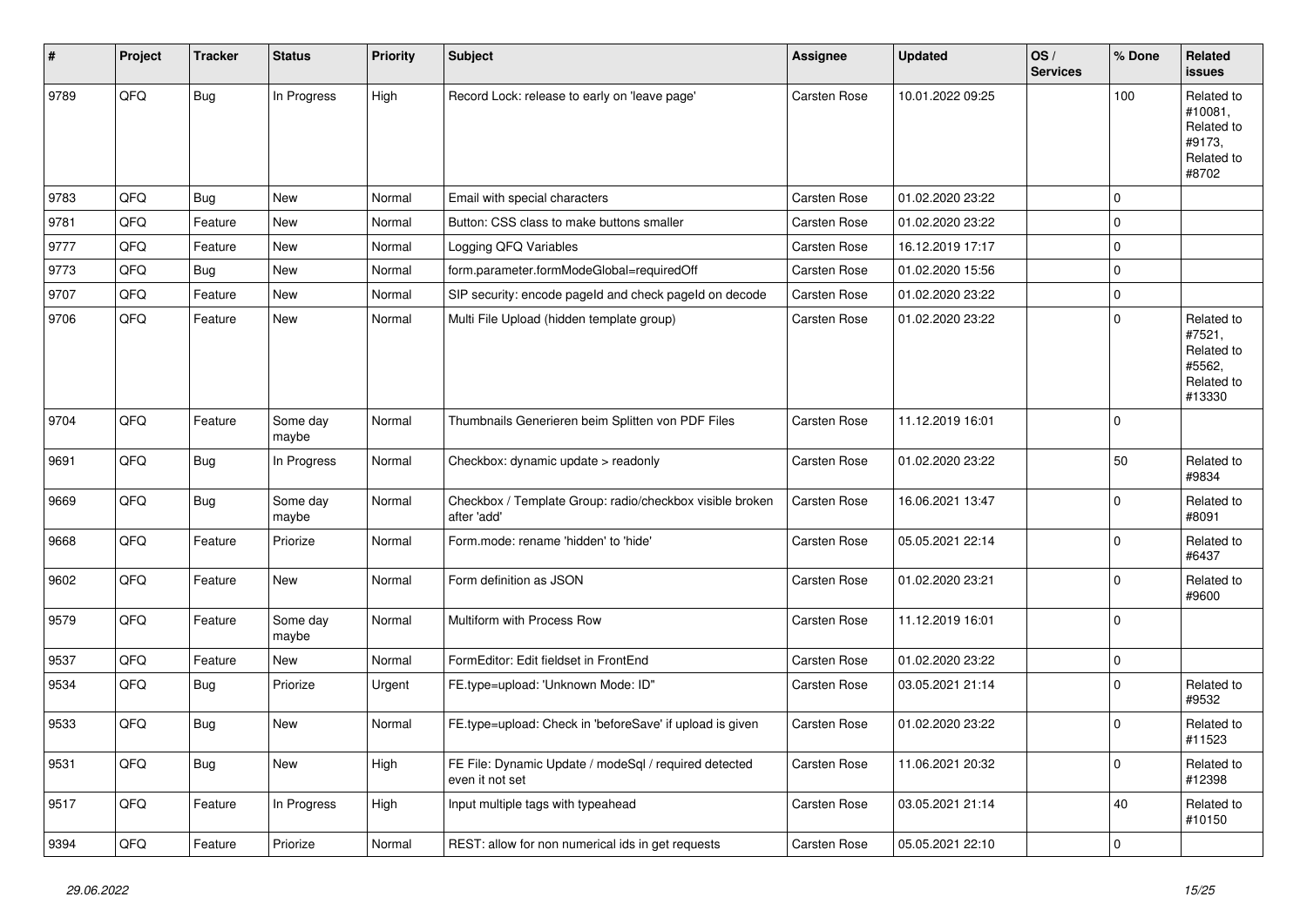| ∦    | Project | <b>Tracker</b> | <b>Status</b>     | <b>Priority</b> | <b>Subject</b>                                                                  | <b>Assignee</b>     | <b>Updated</b>   | OS/<br><b>Services</b> | % Done      | Related<br>issues                            |
|------|---------|----------------|-------------------|-----------------|---------------------------------------------------------------------------------|---------------------|------------------|------------------------|-------------|----------------------------------------------|
| 9352 | QFQ     | Feature        | <b>New</b>        | Normal          | FE 'Native' fire slaveld, sqlAfter, sqlIns                                      | <b>Carsten Rose</b> | 01.02.2020 23:22 |                        | $\Omega$    |                                              |
| 9348 | QFQ     | Feature        | <b>New</b>        | Normal          | defaultThumbnailSize: pre render thumbnails                                     | Carsten Rose        | 12.06.2021 09:05 |                        | $\mathbf 0$ |                                              |
| 9347 | QFQ     | <b>Bug</b>     | New               | High            | FE.type=upload with dynamic show/hidden: required not<br>detected               | Carsten Rose        | 12.06.2021 10:40 |                        | $\mathbf 0$ | Related to<br>#5305,<br>Related to<br>#12398 |
| 9346 | QFQ     | Feature        | Priorize          | Normal          | beforeSave: check if an upload is given                                         | <b>Carsten Rose</b> | 11.06.2021 21:18 |                        | $\Omega$    |                                              |
| 9317 | QFQ     | Bug            | <b>New</b>        | Normal          | FE.type=note: with dynamic show/hidden an empty label<br>causes trouble         | Carsten Rose        | 01.02.2020 23:22 |                        | $\Omega$    |                                              |
| 9281 | QFQ     | Bug            | Some day<br>maybe | Normal          | Allow STRICT_TRANS_TABLES                                                       | Carsten Rose        | 02.01.2021 18:43 |                        | $\mathbf 0$ |                                              |
| 9275 | QFQ     | <b>Bug</b>     | <b>New</b>        | Normal          | autcron: t3 page, which takes to long to respond, is not<br>reported properly   | Carsten Rose        | 01.02.2020 23:22 |                        | 100         |                                              |
| 9221 | QFQ     | Feature        | <b>New</b>        | Normal          | typeAhead: Zeichenlimite ausschalten                                            | Carsten Rose        | 08.05.2021 17:06 |                        | $\mathbf 0$ |                                              |
| 9208 | QFQ     | Feature        | <b>New</b>        | Normal          | Manage 'recent' records                                                         | <b>Carsten Rose</b> | 01.02.2020 23:22 |                        | $\mathbf 0$ |                                              |
| 9177 | QFQ     | Bug            | <b>New</b>        | Normal          | Bug? QFQ tries to save an action FE, which has real<br>existing column name     | Carsten Rose        | 01.02.2020 23:22 |                        | $\Omega$    |                                              |
| 9173 | QFQ     | Bug            | Priorize          | Urgent          | Stale Record Lock: Firefox                                                      | Carsten Rose        | 03.05.2021 21:14 |                        | $\Omega$    | Related to<br>#9789                          |
| 9136 | QFQ     | Feature        | <b>New</b>        | Normal          | Create ZIP files with dynamic PDFs                                              | <b>Carsten Rose</b> | 01.02.2020 23:22 |                        | $\Omega$    |                                              |
| 9129 | QFQ     | Feature        | <b>New</b>        | Normal          | sqlValidate: Message as notification, not as error                              | Carsten Rose        | 01.02.2020 23:22 |                        | $\Omega$    | Related to<br>#9128                          |
| 9128 | QFQ     | Feature        | <b>New</b>        | Normal          | Error Message: not replaced variables- a) replace back to<br>'{{', b) underline | Carsten Rose        | 01.02.2020 23:22 |                        | $\mathbf 0$ | Related to<br>#9129                          |
| 9127 | QFQ     | <b>Bug</b>     | <b>New</b>        | Normal          | Error Message: change 'roll over' color - text not readable                     | Carsten Rose        | 01.02.2020 23:22 |                        | $\mathbf 0$ |                                              |
| 9121 | QFQ     | <b>Bug</b>     | Priorize          | High            | sip links have r and __dbIndexData set                                          | Carsten Rose        | 12.06.2021 10:41 |                        | $\mathbf 0$ |                                              |
| 9077 | QFQ     | Bug            | <b>New</b>        | Normal          | typeAheadSql: report broken SQL                                                 | Carsten Rose        | 01.02.2020 23:22 |                        | $\Omega$    |                                              |
| 9013 | QFQ     | <b>Bug</b>     | <b>New</b>        | Normal          | Error in Twig template not handled                                              | Carsten Rose        | 20.10.2021 13:43 |                        | $\Omega$    |                                              |
| 8975 | QFQ     | Feature        | <b>New</b>        | Normal          | Report Notation: 2.0                                                            | Carsten Rose        | 01.02.2020 23:22 |                        | 0           | Related to<br>#8963                          |
| 8963 | QFQ     | Feature        | Priorize          | Normal          | Setting values in a store: flexible way                                         | Carsten Rose        | 05.05.2021 22:10 |                        | $\mathbf 0$ | Related to<br>#8975                          |
| 8962 | QFQ     | Feature        | <b>New</b>        | High            | allow for form fields with identical names                                      | Carsten Rose        | 03.05.2021 21:14 |                        | $\mathbf 0$ |                                              |
| 8894 | QFQ     | Feature        | Some day<br>maybe | Normal          | Documentation Tags Usable in QFQ Application                                    | Carsten Rose        | 11.12.2019 16:01 |                        | $\mathbf 0$ |                                              |
| 8892 | QFQ     | Feature        | Some day<br>maybe | Normal          | Display and Edit SQL Comments in Form Editor                                    | Carsten Rose        | 11.12.2019 16:01 |                        | 0           |                                              |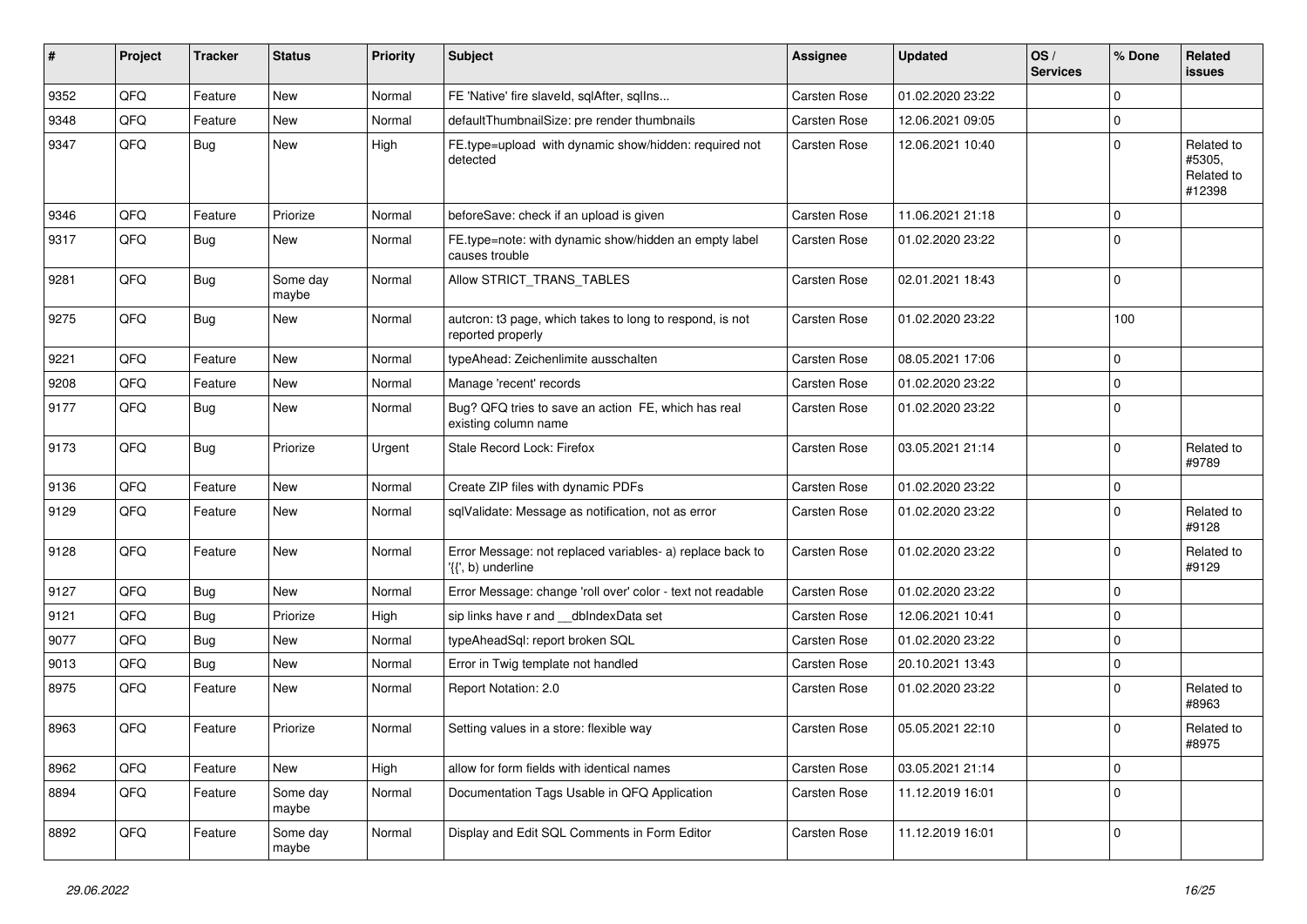| ∦    | Project | <b>Tracker</b> | <b>Status</b>     | <b>Priority</b> | <b>Subject</b>                                                                                         | <b>Assignee</b>     | <b>Updated</b>   | OS/<br><b>Services</b> | % Done      | Related<br>issues                               |
|------|---------|----------------|-------------------|-----------------|--------------------------------------------------------------------------------------------------------|---------------------|------------------|------------------------|-------------|-------------------------------------------------|
| 8806 | QFQ     | Feature        | <b>New</b>        | Normal          | SQL Function nl2br                                                                                     | <b>Carsten Rose</b> | 01.02.2020 23:22 |                        | $\Omega$    |                                                 |
| 8719 | QFQ     | Feature        | <b>New</b>        | Normal          | extraButtonLock: add support for 0/1                                                                   | Carsten Rose        | 01.02.2020 23:22 |                        | 0           |                                                 |
| 8702 | QFQ     | Feature        | New               | Normal          | Load Record which is locked: missing user info                                                         | Carsten Rose        | 11.12.2019 16:16 |                        | $\Omega$    | Related to<br>#9789                             |
| 8668 | QFQ     | Bug            | New               | High            | Pill disabled: dyamic mode 'hidden' not respected - FE is still<br>required                            | Carsten Rose        | 03.05.2021 21:14 |                        | $\Omega$    |                                                 |
| 8586 | QFQ     | Feature        | Some day<br>maybe | Normal          | QFQ: Enhance Error message for 'record not found'                                                      | Carsten Rose        | 16.09.2021 15:10 |                        | $\mathbf 0$ |                                                 |
| 8585 | QFQ     | Feature        | Priorize          | Normal          | Enhance Error message for 'unknown form'                                                               | Carsten Rose        | 01.02.2020 10:13 |                        | $\mathbf 0$ |                                                 |
| 8584 | QFQ     | Feature        | Priorize          | Normal          | FE 'Action' - never assign to Container (except Template<br>Group)                                     | Carsten Rose        | 01.02.2020 10:13 |                        | $\mathbf 0$ |                                                 |
| 8520 | QFQ     | Feature        | Some day<br>maybe | Normal          | Bring QFQ to Composer                                                                                  | Carsten Rose        | 16.09.2021 15:10 |                        | $\mathbf 0$ |                                                 |
| 8431 | QFQ     | Bug            | <b>New</b>        | High            | autocron.php with wrong path                                                                           | Carsten Rose        | 03.05.2021 21:14 |                        | $\mathbf 0$ |                                                 |
| 8336 | QFQ     | Feature        | <b>New</b>        | Normal          | Form > modified > Close New: a) Optional disable popup, b)<br>custom text, c) mode on save: close stay | <b>Carsten Rose</b> | 01.02.2020 23:22 |                        | $\Omega$    | Related to<br>#8335                             |
| 8277 | QFQ     | Feature        | Priorize          | Normal          | fe.parameter.default=                                                                                  | Carsten Rose        | 01.02.2020 23:17 |                        | $\mathbf 0$ | Related to<br>#8113                             |
| 8217 | QFQ     | Feature        | <b>New</b>        | Normal          | if-elseif-else construct                                                                               | Carsten Rose        | 16.03.2021 18:41 |                        | $\Omega$    | Related to<br>#10716                            |
| 8204 | QFQ     | Feature        | Priorize          | High            | Position 'required mark'                                                                               | Carsten Rose        | 16.06.2021 13:44 |                        | 0           |                                                 |
| 8187 | QFQ     | Feature        | New               | Normal          | Subrecord: enable/hide new button - make new/edit/delete<br>customizeable.                             | Carsten Rose        | 06.03.2021 18:44 |                        | $\Omega$    | Related to<br>#11326                            |
| 8106 | QFQ     | Bug            | Some day<br>maybe | Normal          | Dynamic Update: Feld kann nicht auf empty zurückgesetzt<br>werden                                      | Carsten Rose        | 11.12.2019 16:01 |                        | $\Omega$    |                                                 |
| 8101 | QFQ     | Feature        | Some day<br>maybe | Normal          | Password hash: support further hashing methods                                                         | Carsten Rose        | 16.09.2021 15:10 |                        | $\Omega$    |                                                 |
| 8089 | QFQ     | Feature        | <b>New</b>        | Normal          | Copy/Paste for FormElements                                                                            | Carsten Rose        | 01.02.2020 23:22 |                        | 0           |                                                 |
| 8083 | QFQ     | Bug            | <b>New</b>        | High            | FormEditor: primary table list does not respect<br>'indexDb={{indexData:Y}}'                           | Carsten Rose        | 03.05.2021 21:14 |                        | $\Omega$    | Has<br>duplicate<br>#6678                       |
| 8082 | QFQ     | Feature        | Priorize          | High            | Contact form without saving record                                                                     | Carsten Rose        | 07.12.2021 15:20 |                        | $\Omega$    | Related to<br>#8587,<br><b>Blocks</b><br>#11850 |
| 8049 | QFQ     | Bug            | New               | Normal          | FE.type=note, column 'value': text moves some pixel to top<br>after save                               | Carsten Rose        | 01.02.2020 23:22 |                        | $\Omega$    |                                                 |
| 8044 | QFQ     | Feature        | Priorize          | Normal          | Transaction: a) Form, b) Report                                                                        | Carsten Rose        | 05.05.2021 22:14 |                        | 0           | Related to<br>#8043                             |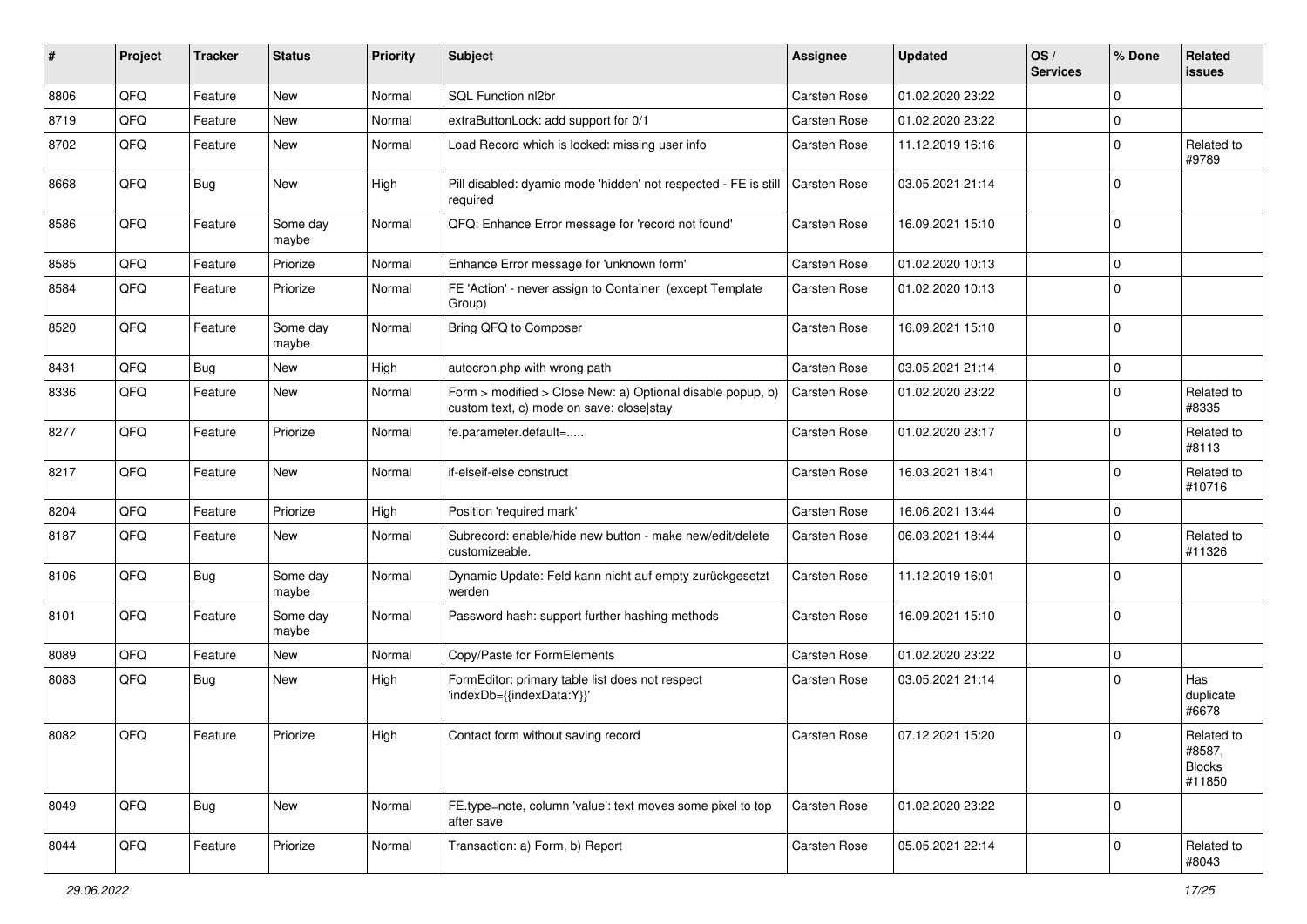| #    | Project | Tracker    | <b>Status</b> | <b>Priority</b> | <b>Subject</b>                                                                                        | Assignee            | <b>Updated</b>   | OS/<br><b>Services</b> | % Done              | Related<br>issues    |
|------|---------|------------|---------------|-----------------|-------------------------------------------------------------------------------------------------------|---------------------|------------------|------------------------|---------------------|----------------------|
| 8037 | QFQ     | <b>Bug</b> | Priorize      | Normal          | FE.type=upload (advanced mode): {{slaveId:V}} missing<br>during dynamic update                        | <b>Carsten Rose</b> | 01.02.2020 10:13 |                        | $\mathbf 0$         |                      |
| 8034 | QFQ     | Feature    | Priorize      | Normal          | FormElement 'data': 22.22.2222 should not be accepted                                                 | <b>Carsten Rose</b> | 01.02.2020 10:13 |                        | $\mathbf 0$         |                      |
| 7924 | QFQ     | Feature    | <b>New</b>    | Normal          | Radio/Checkbox with Tooltip                                                                           | <b>Carsten Rose</b> | 01.02.2020 23:22 |                        | $\mathbf 0$         |                      |
| 7920 | QFQ     | Feature    | <b>New</b>    | Normal          | FE: Syntax Highlight, Zeinlenumbruch                                                                  | <b>Carsten Rose</b> | 01.02.2020 10:03 |                        | 0                   |                      |
| 7899 | QFQ     | <b>Bug</b> | <b>New</b>    | High            | Fe.type=password / retype / required: always complain<br>about missing value                          | Carsten Rose        | 03.05.2021 21:14 |                        | $\Omega$            |                      |
| 7890 | QFQ     | Bug        | New           | Normal          | FormElement 'required': extraButtonInfo not aligned                                                   | <b>Carsten Rose</b> | 11.06.2021 21:17 |                        | $\mathbf 0$         | Related to<br>#11517 |
| 7850 | QFQ     | Feature    | New           | High            | Upload records: non 'pathFileName' column                                                             | <b>Carsten Rose</b> | 03.05.2021 21:14 |                        | $\mathbf 0$         |                      |
| 7812 | QFQ     | Feature    | <b>New</b>    | Normal          | FE 'Subrecord' - new option 'subrecordShowFilter',<br>'subrecordPaging'                               | <b>Carsten Rose</b> | 01.02.2020 23:22 |                        | $\Omega$            |                      |
| 7795 | QFQ     | Bug        | <b>New</b>    | Normal          | Readonly Form: Typeahead-Felder                                                                       | <b>Carsten Rose</b> | 01.02.2020 23:22 |                        | $\mathbf 0$         |                      |
| 7685 | QFQ     | <b>Bug</b> | <b>New</b>    | Normal          | Open FormElement from QFQ error message and save<br>modified record: error about missing {{formId:F}} | <b>Carsten Rose</b> | 01.02.2020 23:22 |                        | $\mathbf 0$         |                      |
| 7683 | QFQ     | Feature    | New           | Normal          | Special column names in '{{ SELECT  AS _link }}' should<br>be detected                                | <b>Carsten Rose</b> | 01.02.2020 23:21 |                        | $\mathbf 0$         |                      |
| 7681 | QFQ     | Feature    | New           | Normal          | Optional switch off 'check for modified record'                                                       | <b>Carsten Rose</b> | 01.02.2020 23:21 |                        | $\mathbf 0$         |                      |
| 7660 | QFQ     | Feature    | New           | Normal          | IMAP: import mails to DB, move / delete mails                                                         | <b>Carsten Rose</b> | 01.02.2020 09:52 |                        | 0                   |                      |
| 7656 | QFQ     | Bug        | Priorize      | Normal          | FE with required, 'pattern' and 'extraButtonLock': always<br>complain about missing value             | <b>Carsten Rose</b> | 01.02.2020 10:13 |                        | $\mathbf 0$         |                      |
| 7650 | QFQ     | <b>Bug</b> | New           | High            | Optional do not show 'required' sign on FormElement                                                   | <b>Carsten Rose</b> | 03.05.2021 21:14 |                        | $\mathbf 0$         |                      |
| 7630 | QFQ     | Feature    | Priorize      | Normal          | detailed error message for simple upload                                                              | <b>Carsten Rose</b> | 01.02.2020 10:13 |                        | $\Omega$            |                      |
| 7616 | QFQ     | <b>Bug</b> | Priorize      | Normal          | Selectlist with Enum & Dynamic Update                                                                 | <b>Carsten Rose</b> | 01.02.2020 10:13 |                        | 0                   |                      |
| 7574 | QFQ     | <b>Bug</b> | <b>New</b>    | Normal          | Substitute error: form element not reported / dont parse<br>Form.note                                 | Carsten Rose        | 01.02.2020 23:21 |                        | $\Omega$            |                      |
| 7547 | QFQ     | <b>Bug</b> | <b>New</b>    | Normal          | Error Message in afterSave: wrong parameter column<br>reported                                        | <b>Carsten Rose</b> | 01.02.2020 23:22 |                        | $\Omega$            |                      |
| 7524 | QFQ     | Bug        | New           | Normal          | QFQ throws a 'General Error' if 'fileadmin/protected/log/' is<br>not writeable                        | <b>Carsten Rose</b> | 01.02.2020 23:22 |                        | $\Omega$            |                      |
| 7522 | QFQ     | Feature    | Priorize      | Normal          | Inserting default index.html to folder (Avoid Apache<br>Indexing)                                     | Carsten Rose        | 01.02.2020 10:13 |                        | $\Omega$            |                      |
| 7521 | QFQ     | Feature    | New           | Normal          | TemplateGroup: fe.type=upload                                                                         | Carsten Rose        | 01.02.2020 23:21 |                        | $\mathsf{O}\xspace$ | Related to<br>#9706  |
| 7520 | QFQ     | Feature    | New           | Normal          | QR Code:  AS _qr ( AS _link)                                                                          | <b>Carsten Rose</b> | 01.02.2020 23:22 |                        | $\mathbf 0$         |                      |
| 7519 | QFQ     | Feature    | New           | Normal          | Select: Multi                                                                                         | Carsten Rose        | 01.02.2020 23:22 |                        | $\mathbf 0$         |                      |
| 7513 | QFQ     | Bug        | New           | Normal          | Radios not correct aligned                                                                            | Carsten Rose        | 01.02.2020 23:22 |                        | $\mathsf 0$         |                      |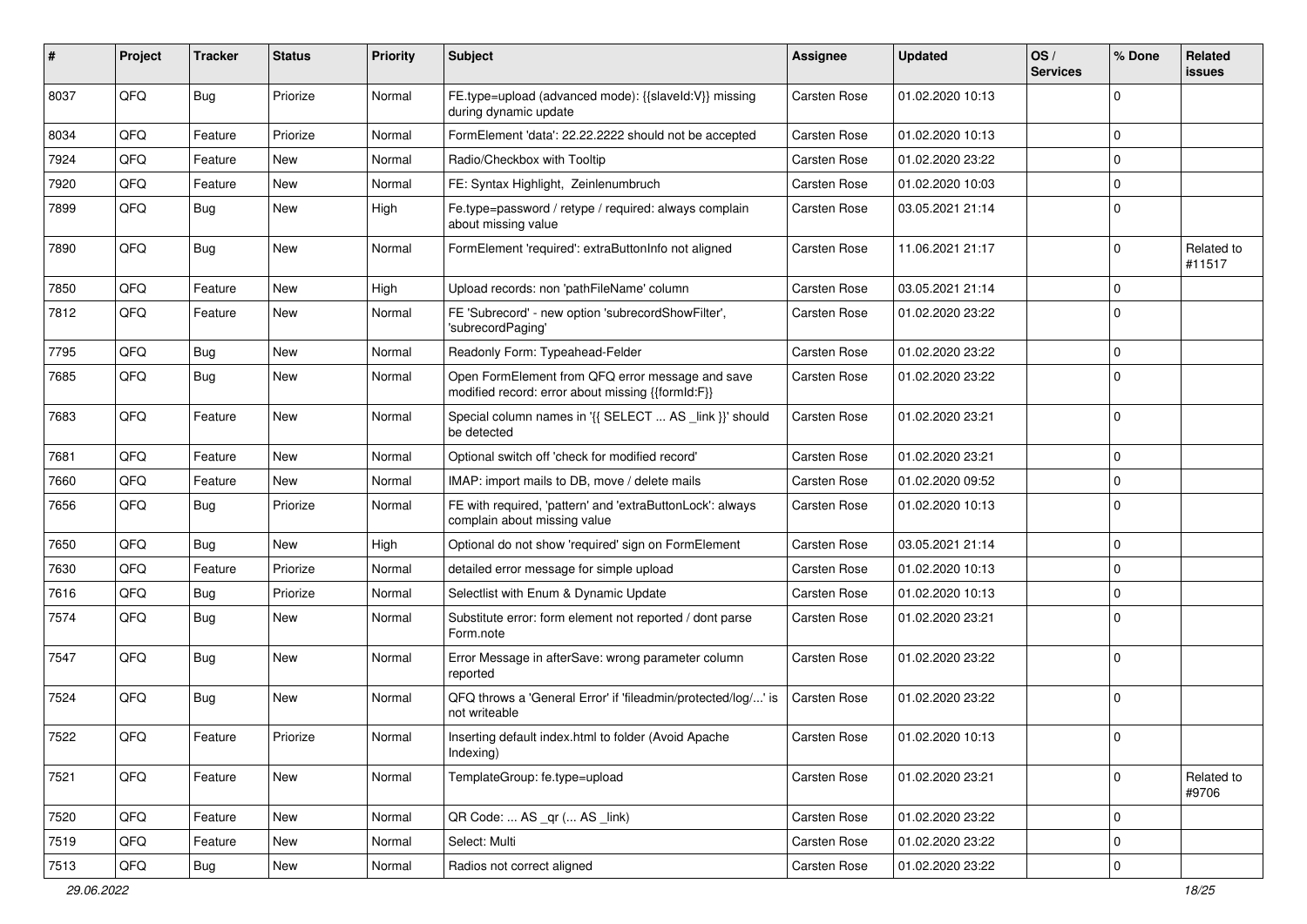| $\vert$ # | Project | <b>Tracker</b> | <b>Status</b>     | <b>Priority</b> | <b>Subject</b>                                                                                 | Assignee            | Updated          | OS/<br><b>Services</b> | % Done      | Related<br>issues         |
|-----------|---------|----------------|-------------------|-----------------|------------------------------------------------------------------------------------------------|---------------------|------------------|------------------------|-------------|---------------------------|
| 7512      | QFQ     | Bug            | <b>New</b>        | Normal          | FE: inputType=number >> 'pattern' is not respected                                             | <b>Carsten Rose</b> | 01.02.2020 23:22 |                        | $\Omega$    |                           |
| 7481      | QFQ     | Feature        | New               | Normal          | Detect 'BaseUrl' automatically                                                                 | Carsten Rose        | 01.02.2020 23:21 |                        | $\mathbf 0$ |                           |
| 7480      | QFQ     | Feature        | New               | Normal          | Record History (Undo / Redo)                                                                   | <b>Carsten Rose</b> | 11.12.2019 16:16 |                        | $\Omega$    | Related to<br>#2361       |
| 7456      | QFQ     | <b>Bug</b>     | Some day<br>maybe | Low             | Todos in Code: solve or make ticket                                                            | Carsten Rose        | 16.09.2021 15:10 |                        | $\Omega$    |                           |
| 7453      | QFQ     | Feature        | Some day<br>maybe | Normal          | import / export forms QFQ                                                                      | Carsten Rose        | 16.09.2021 15:10 |                        | $\Omega$    |                           |
| 7452      | QFQ     | Feature        | Some day<br>maybe | Normal          | automate deployment new QFQ version                                                            | <b>Carsten Rose</b> | 16.09.2021 15:10 |                        | $\Omega$    |                           |
| 7342      | QFQ     | Feature        | <b>New</b>        | Normal          | add content = hide this                                                                        | Carsten Rose        | 01.02.2020 23:21 |                        | $\mathbf 0$ |                           |
| 7336      | QFQ     | Feature        | Some day<br>maybe | Normal          | PDF Upload: disallow PDFs with specific Meta information                                       | <b>Carsten Rose</b> | 11.12.2019 16:01 |                        | $\Omega$    |                           |
| 7290      | QFQ     | Feature        | Priorize          | Normal          | FormEditor: title as textarea if LEN(title)>60                                                 | <b>Carsten Rose</b> | 01.02.2020 10:13 |                        | $\Omega$    | Blocked by<br>#7682       |
| 7280      | QFQ     | Feature        | <b>New</b>        | Normal          | recently used table                                                                            | Carsten Rose        | 01.02.2020 23:21 |                        | $\Omega$    |                           |
| 7261      | QFQ     | <b>Bug</b>     | <b>New</b>        | Normal          | Report pathFilename for user without path, only the filename                                   | <b>Carsten Rose</b> | 01.02.2020 23:21 |                        | $\Omega$    |                           |
| 7239      | QFQ     | Feature        | <b>New</b>        | Normal          | TinyMCE: html tag whitelist                                                                    | Carsten Rose        | 01.02.2020 23:21 |                        | $\Omega$    | Related to<br>#14320      |
| 7219      | QFQ     | Bug            | <b>New</b>        | Normal          | typeSheadSql / typeAheadSqlPrefetch: change to curly<br>braces                                 | Carsten Rose        | 01.02.2020 23:21 |                        | $\Omega$    |                           |
| 7217      | QFQ     | Feature        | Priorize          | Normal          | Download: notice User if ` sip=?` is missing                                                   | Carsten Rose        | 01.02.2020 10:13 |                        | $\Omega$    |                           |
| 7175      | QFQ     | Feature        | <b>New</b>        | Normal          | Upload: md5 hash as filename                                                                   | <b>Carsten Rose</b> | 01.02.2020 23:21 |                        | $\Omega$    |                           |
| 7119      | QFQ     | Feature        | <b>New</b>        | Normal          | Upload: scaleDownWidth, scaleDownHeight                                                        | Carsten Rose        | 01.02.2020 23:21 |                        | $\mathbf 0$ |                           |
| 7109      | QFQ     | Feature        | <b>New</b>        | Normal          | Dynamic Updates: row/element hide                                                              | Carsten Rose        | 01.02.2020 23:22 |                        | $\Omega$    | Has<br>duplicate<br>#4081 |
| 7107      | QFQ     | Feature        | Some day<br>maybe | Normal          | Showcase Registration Tool: Anmeldung / Administration :<br>Liste Anmeldungen / Emaileinaldung | <b>Carsten Rose</b> | 11.12.2019 16:01 |                        | $\Omega$    |                           |
| 7102      | QFQ     | Feature        | <b>New</b>        | Normal          | Comment sign in report: '#' and '--'                                                           | Carsten Rose        | 01.02.2020 23:21 |                        | $\Omega$    |                           |
| 7099      | QFQ     | Feature        | <b>New</b>        | Normal          | Redesign FormEditor                                                                            | <b>Carsten Rose</b> | 01.02.2020 23:21 |                        | $\Omega$    |                           |
| 7014      | QFQ     | Bug            | New               | Normal          | Sending invalid emails succeeds when<br>debug.redirectAllMailTo is set                         | <b>Carsten Rose</b> | 01.02.2020 23:21 |                        | $\Omega$    |                           |
| 7002      | QFQ     | Bug            | <b>New</b>        | Normal          | Dynamic Update: row does not disappear / appear                                                | <b>Carsten Rose</b> | 01.02.2020 23:22 |                        | $\Omega$    |                           |
| 6998      | QFQ     | Feature        | Priorize          | Normal          | Form: with debug=on show column information as tooltip of<br>column label                      | <b>Carsten Rose</b> | 01.02.2020 10:13 |                        | $\Omega$    |                           |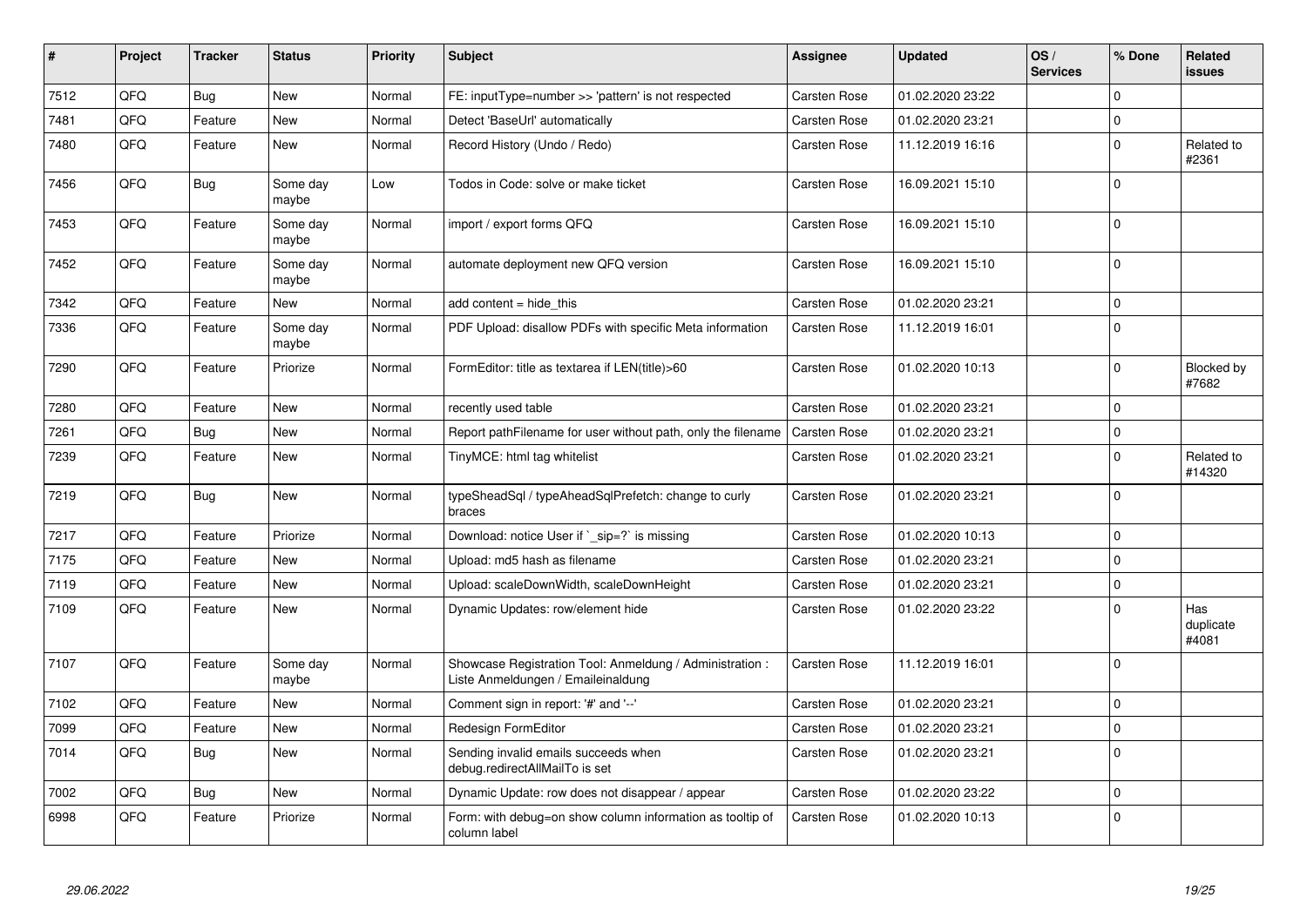| ∦    | Project | <b>Tracker</b> | <b>Status</b>     | <b>Priority</b> | <b>Subject</b>                                                                                                             | Assignee            | <b>Updated</b>   | OS/<br><b>Services</b> | % Done         | Related<br>issues                           |
|------|---------|----------------|-------------------|-----------------|----------------------------------------------------------------------------------------------------------------------------|---------------------|------------------|------------------------|----------------|---------------------------------------------|
| 6912 | QFQ     | Bug            | New               | Normal          | error Message Var 'deadline' already set in SIP - in Form<br>with FE.value={{deadline:R:::{{deadlinePeriod:Y}}}}           | Carsten Rose        | 01.02.2020 23:21 |                        | $\Omega$       |                                             |
| 6855 | QFQ     | Feature        | <b>New</b>        | Normal          | With {{feUser:U}}!={{feUser:T}}: Save / Delete: only possible<br>with {{feUserSave:U}}='yes' and '{{feUserDelete:U}}='yes' | Carsten Rose        | 01.02.2020 23:21 |                        | $\Omega$       |                                             |
| 6765 | QFQ     | Feature        | <b>New</b>        | Normal          | Moeglichkeit via QFQ eigene Logs zu schreiben                                                                              | Carsten Rose        | 01.02.2020 23:21 |                        | 0              |                                             |
| 6723 | QFQ     | Feature        | <b>New</b>        | Normal          | Report QFQ Installation and Version                                                                                        | Carsten Rose        | 12.06.2021 09:07 |                        | $\mathbf 0$    |                                             |
| 6715 | QFQ     | Feature        | Some day<br>maybe | Normal          | Code-Refactoring: dbArray vereinheitlichen                                                                                 | Carsten Rose        | 11.12.2019 16:02 |                        | $\Omega$       |                                             |
| 6677 | QFQ     | Bug            | <b>New</b>        | Normal          | Error message FE Action Element: no/wrong FE reference<br>who cause the problem.                                           | Carsten Rose        | 01.02.2020 23:21 |                        | $\Omega$       |                                             |
| 6609 | QFQ     | Feature        | <b>New</b>        | Normal          | Formlet: JSON API erweitern                                                                                                | Carsten Rose        | 01.02.2020 23:21 |                        | 50             |                                             |
| 6602 | QFQ     | Feature        | <b>New</b>        | Normal          | Formlet: in Report auf Mausklick ein mini-form oeffnen                                                                     | <b>Carsten Rose</b> | 11.12.2019 16:16 |                        | $\Omega$       |                                             |
| 6594 | QFQ     | Feature        | <b>New</b>        | Normal          | Excel: on download, check if there is a valid sip                                                                          | Carsten Rose        | 01.02.2020 23:21 |                        | $\Omega$       |                                             |
| 6574 | QFQ     | Bug            | Priorize          | Normal          | qfq.log: Fehlermeldung wurde angezeigt, aber nicht geloggt                                                                 | <b>Carsten Rose</b> | 01.02.2020 10:13 |                        | $\Omega$       |                                             |
| 6483 | QFQ     | Bug            | <b>New</b>        | Normal          | R Store funktioniert nicht bei 'Report Notation' im FE                                                                     | Carsten Rose        | 01.02.2020 23:21 |                        | $\Omega$       |                                             |
| 6462 | QFQ     | Bug            | New               | Normal          | File Upload: Nutzlose Fehlermeldung wenn Datei zu gross                                                                    | Carsten Rose        | 01.02.2020 23:21 |                        | $\Omega$       | Related to<br>#6139                         |
| 6437 | QFQ     | Feature        | <b>New</b>        | Normal          | Neuer Mode Button bei FormElementen                                                                                        | Carsten Rose        | 01.02.2020 23:21 |                        | $\Omega$       | Related to<br>#9668.<br>Blocked by<br>#9678 |
| 6292 | QFG     | Feature        | <b>New</b>        | Normal          | Download: File speichern mit Hash aber original Filename in<br>der Datenbank vermerken fuer Downloads                      | <b>Carsten Rose</b> | 01.02.2020 23:21 |                        | $\overline{0}$ |                                             |
| 6289 | QFQ     | Feature        | <b>New</b>        | Normal          | Form: Log                                                                                                                  | <b>Carsten Rose</b> | 01.02.2020 23:21 |                        | $\Omega$       |                                             |
| 6261 | QFQ     | Feature        | New               | Normal          | <b>Persistent SIP</b>                                                                                                      | Carsten Rose        | 12.06.2021 09:07 |                        | $\Omega$       | Related to<br>#10819                        |
| 6250 | QFQ     | Feature        | In Progress       | Normal          | Enhance layout: a) Subrecord, b) Subrecord-Title                                                                           | <b>Carsten Rose</b> | 01.02.2020 23:22 |                        | $\Omega$       | Related to<br>#5391                         |
| 6116 | QFQ     | Bug            | Priorize          | High            | value of checkbox not saved                                                                                                | Carsten Rose        | 07.12.2021 17:19 |                        | $\Omega$       |                                             |
| 5991 | QFQ     | Bug            | Some day<br>maybe | Normal          | URLs with 'I' or long parameter are problematic                                                                            | Carsten Rose        | 01.02.2020 23:19 |                        | $\Omega$       |                                             |
| 5983 | QFQ     | Feature        | Some day<br>maybe | Normal          | Form Submit (save & update): normalize date/-time FE                                                                       | Carsten Rose        | 01.02.2020 23:19 |                        | $\Omega$       |                                             |
| 5942 | QFQ     | Feature        | Priorize          | Normal          | 'L' and 'type': append to links, generate via 'link' by using<br>'u. .                                                     | Carsten Rose        | 01.02.2020 10:13 |                        | $\Omega$       |                                             |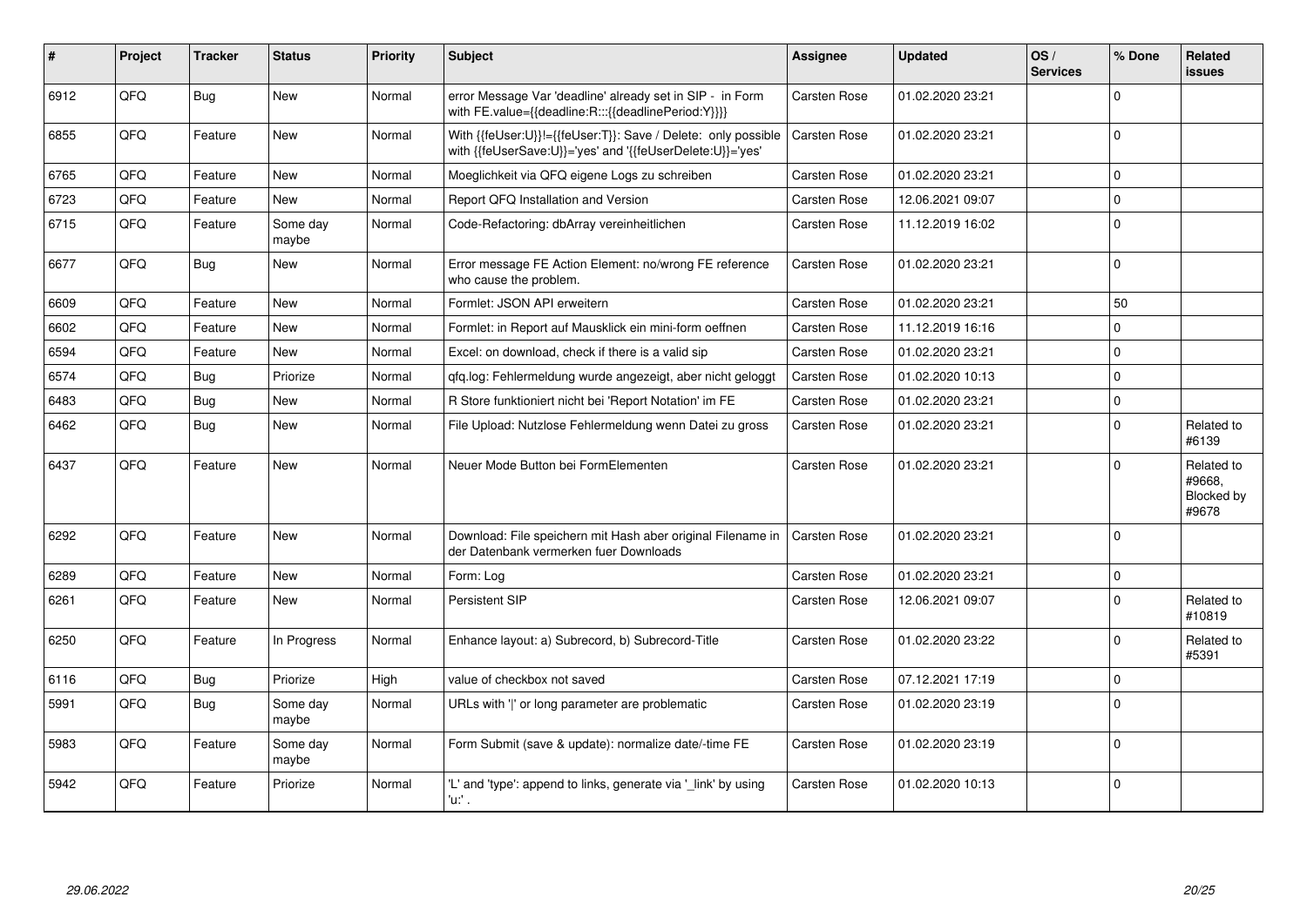| #    | Project        | <b>Tracker</b> | <b>Status</b>     | <b>Priority</b> | <b>Subject</b>                                                                                     | <b>Assignee</b>     | <b>Updated</b>   | OS/<br><b>Services</b> | % Done      | Related<br><b>issues</b>                    |
|------|----------------|----------------|-------------------|-----------------|----------------------------------------------------------------------------------------------------|---------------------|------------------|------------------------|-------------|---------------------------------------------|
| 5894 | QFQ            | Feature        | Feedback          | Normal          | Typeahead in Report: show/hide rows dynamically                                                    | <b>Carsten Rose</b> | 18.02.2022 08:50 |                        | $\Omega$    | Related to<br>#5893.<br>Related to<br>#5885 |
| 5852 | QFQ            | Feature        | Some day<br>maybe | Normal          | Logging: mail.log / sql.log - im FE anzeigen und via AJAX<br>aktualisieren                         | Carsten Rose        | 01.02.2020 23:19 |                        | $\Omega$    | Related to<br>#5885                         |
| 5782 | QFQ            | Feature        | New               | Normal          | NextCloud API                                                                                      | Carsten Rose        | 01.02.2020 10:02 |                        | $\mathbf 0$ |                                             |
| 5768 | QFQ            | Bug            | Some day<br>maybe | Normal          | '{{pageLanguage:T}}' missing if QFQ is called via api                                              | Carsten Rose        | 01.02.2020 23:19 |                        | $\Omega$    |                                             |
| 5715 | QFQ            | Feature        | New               | High            | PDF Caching                                                                                        | Carsten Rose        | 03.05.2021 21:14 |                        | $\Omega$    | Related to<br>#5851,<br>Related to<br>#6357 |
| 5706 | QFQ            | Bug            | Some day<br>maybe | Normal          | upload: fileDestination needs to be sanatized                                                      | Carsten Rose        | 01.02.2020 23:19 |                        | $\mathbf 0$ |                                             |
| 5695 | QFQ            | Feature        | In Progress       | Normal          | Multiform                                                                                          | Carsten Rose        | 02.01.2021 18:38 |                        | $\mathbf 0$ |                                             |
| 5665 | QFQ            | Feature        | Some day<br>maybe | Normal          | Versuch das '{{!' nicht mehr noetig ist.                                                           | Carsten Rose        | 01.02.2020 23:20 |                        | $\Omega$    | Related to<br>#7432,<br>Related to<br>#7434 |
| 5579 | QFQ            | Feature        | Some day<br>maybe | Normal          | Enhance Doc / Presentation: variable type 'link column type'                                       | Carsten Rose        | 01.02.2020 23:19 |                        | $\mathbf 0$ |                                             |
| 5576 | QFQ            | <b>Bug</b>     | <b>New</b>        | Normal          | Using MySQL 'DROP' requires privilege - wich is not really<br>necessary.                           | Carsten Rose        | 01.02.2020 23:21 |                        | $\mathbf 0$ |                                             |
| 5559 | QFQ            | <b>Bug</b>     | New               | Normal          | FE.type = Upload: 'accept' might contain variables                                                 | Carsten Rose        | 11.05.2020 21:23 |                        | $\mathbf 0$ |                                             |
| 5557 | QFQ            | <b>Bug</b>     | Some day<br>maybe | Normal          | Form load: STORE_RECORD filled, but should be empty                                                | Carsten Rose        | 01.02.2020 23:19 |                        | 0           |                                             |
| 5548 | QFQ            | Feature        | Some day<br>maybe | Normal          | 801 Textfiles/Scriptfiles als Thumbnail                                                            | Carsten Rose        | 07.03.2022 16:26 |                        | $\mathbf 0$ |                                             |
| 5480 | QFQ            | Feature        | Some day<br>maybe | Normal          | QFQ: Dokumentation mit Screenshots versehen                                                        | Carsten Rose        | 01.02.2020 23:20 |                        | 0           | Related to<br>#9879                         |
| 5459 | QFQ            | <b>Bug</b>     | New               | High            | Multi DB: spread system tables between 'QFQ' and<br>'Data'-DB                                      | Carsten Rose        | 03.05.2021 21:14 |                        | $\mathbf 0$ | Related to<br>#4720                         |
| 5428 | $\mathsf{QFQ}$ | Feature        | Some day<br>maybe | Normal          | secure thumbnail: late render on access.                                                           | Carsten Rose        | 01.02.2020 23:20 |                        | $\mathbf 0$ |                                             |
| 5345 | QFQ            | Feature        | New               | Normal          | Report: UPDATE / INSERT / DELETE statements should<br>trigger subqueries, depending on the result. | Carsten Rose        | 27.05.2020 16:11 |                        | $\mathbf 0$ |                                             |
| 5305 | QFQ            | <b>Bug</b>     | New               | Normal          | Upload FormElement: nicht disabled by readonly Form                                                | Carsten Rose        | 16.06.2021 13:43 |                        | $\mathbf 0$ | Related to<br>#9347,<br>Related to<br>#9834 |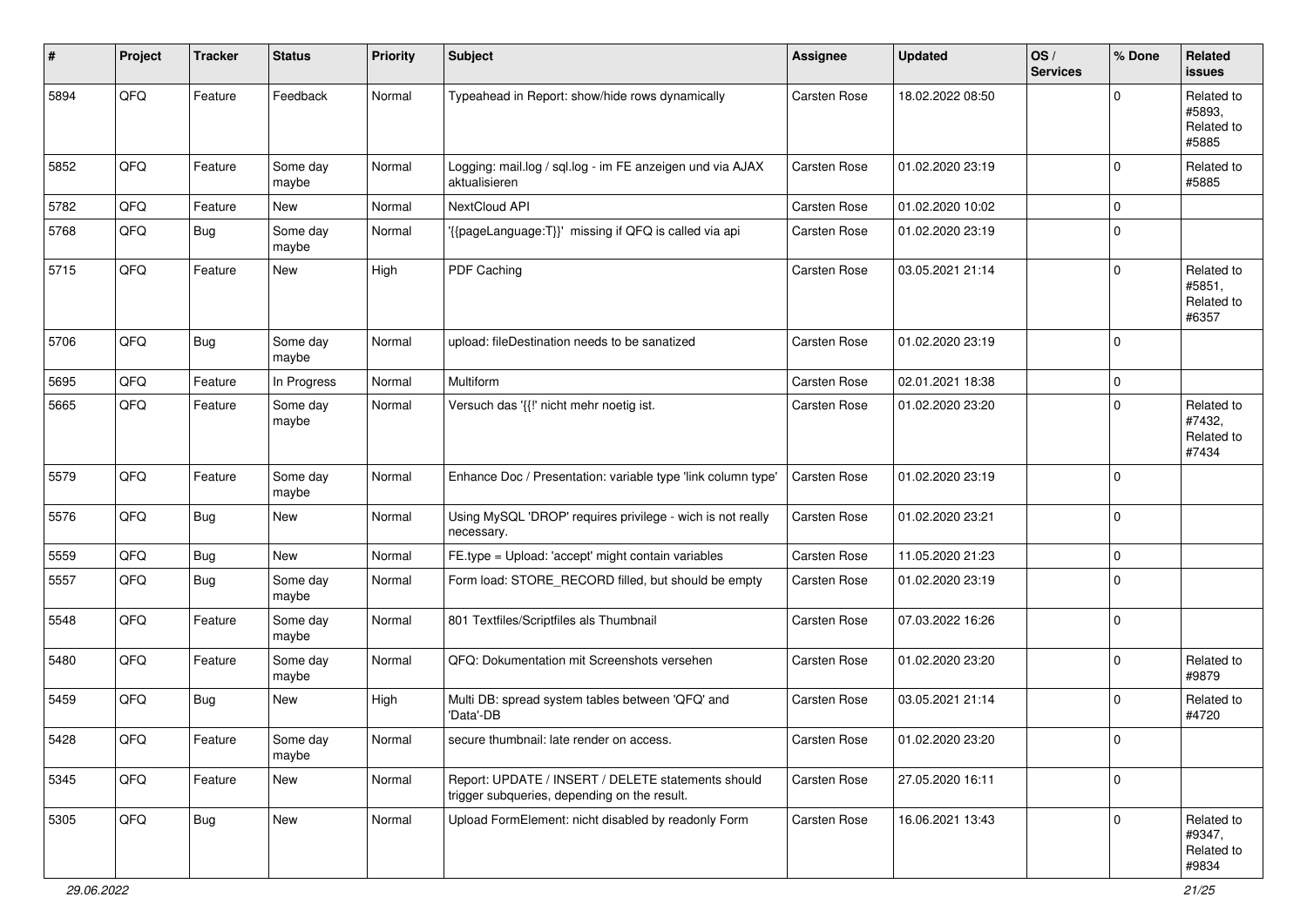| $\sharp$ | Project | <b>Tracker</b> | <b>Status</b>     | <b>Priority</b> | <b>Subject</b>                                                                                                       | <b>Assignee</b> | <b>Updated</b>   | OS/<br><b>Services</b> | % Done         | Related<br><b>issues</b>                       |
|----------|---------|----------------|-------------------|-----------------|----------------------------------------------------------------------------------------------------------------------|-----------------|------------------|------------------------|----------------|------------------------------------------------|
| 5221     | QFQ     | <b>Bug</b>     | New               | High            | Download Dialog: Bleibt stehen in FF wenn Datei<br>automatisch gespeichert wird.                                     | Carsten Rose    | 03.05.2021 21:14 |                        | $\Omega$       |                                                |
| 5132     | QFQ     | Feature        | Some day<br>maybe | Normal          | Error Message sendmail missing attachment: more details                                                              | Carsten Rose    | 01.02.2020 23:19 |                        | 0              |                                                |
| 5131     | QFQ     | Feature        | New               | Normal          | Activate Spin Gear ('wait/busy' indicator) via LINK attribute                                                        | Carsten Rose    | 01.02.2020 23:21 |                        | $\mathbf 0$    |                                                |
| 5021     | QFQ     | <b>Bug</b>     | Some day<br>maybe | Normal          | FE.typ=extra - during save displays error 'datum2' already<br>filled in STORE_SIP - the value is stored nevertheless | Carsten Rose    | 01.02.2020 23:19 |                        | $\Omega$       | Related to<br>#3875                            |
| 4956     | QFQ     | Feature        | Some day<br>maybe | Normal          | Sendmail: Benutzerdefinierte Headers                                                                                 | Carsten Rose    | 11.12.2019 16:02 |                        | $\Omega$       |                                                |
| 4872     | QFQ     | Feature        | Some day<br>maybe | Normal          | Fields of Typo3 page available in STORE_TYPO3                                                                        | Carsten Rose    | 01.02.2020 23:19 |                        | $\mathbf 0$    |                                                |
| 4869     | QFQ     | Feature        | Some day<br>maybe | Normal          | Dynamic Update (show, hide, readonly?, required?) for<br><b>Template Group Elements</b>                              | Carsten Rose    | 01.02.2020 23:19 |                        | $\mathbf 0$    | Related to<br>#4865                            |
| 4839     | QFQ     | Feature        | Some day<br>maybe | Normal          | qfq-handle in <head> Abschnitt</head>                                                                                | Carsten Rose    | 11.12.2019 16:02 |                        | 0              |                                                |
| 4771     | QFQ     | <b>Bug</b>     | Some day<br>maybe | Normal          | gfg: select-down-values empty after save (edit-form for<br>program administrators)                                   | Carsten Rose    | 01.02.2020 23:20 |                        | $\Omega$       | Related to<br>#4549, Has<br>duplicate<br>#4282 |
| 4757     | QFQ     | Feature        | Some day<br>maybe | Normal          | Test subrecord: download links ok? Links ok?                                                                         | Carsten Rose    | 01.02.2020 23:20 |                        | 0              |                                                |
| 4756     | QFQ     | <b>Bug</b>     | New               | Normal          | Form dirty even nothing changes                                                                                      | Carsten Rose    | 11.12.2019 16:16 |                        | $\mathbf 0$    |                                                |
| 4659     | QFQ     | Bug            | Some day<br>maybe | Normal          | infoButtonExtra                                                                                                      | Carsten Rose    | 01.02.2020 23:20 |                        | $\Omega$       |                                                |
| 4652     | QFQ     | Feature        | Some day<br>maybe | Normal          | UZH CD: Weiterleitung auf benutzerdefinierte 403/404 Seite                                                           | Carsten Rose    | 01.02.2020 23:20 |                        | $\mathbf 0$    |                                                |
| 4651     | QFQ     | <b>Bug</b>     | Some day<br>maybe | Normal          | "Loading document" Modal wird angezeigt bei uzhcd type=2<br>Ansicht                                                  | Carsten Rose    | 01.02.2020 23:20 |                        | $\Omega$       |                                                |
| 4650     | QFQ     | Feature        | Some day<br>maybe | Normal          | Convert html to doc/rtf                                                                                              | Carsten Rose    | 01.02.2020 23:20 |                        | $\mathbf 0$    | Related to<br>#10704                           |
| 4606     | QFQ     | Feature        | Some day<br>maybe | Normal          | link: qualifier to render bootstrap button                                                                           | Carsten Rose    | 01.02.2020 23:19 |                        | 0              |                                                |
| 4583     | QFQ     | <b>Bug</b>     | Some day<br>maybe | Normal          | Dynamic Update bei TypeAhead Feldern                                                                                 | Carsten Rose    | 01.02.2020 23:19 |                        | 0              |                                                |
| 4549     | QFQ     | Bug            | Some day<br>maybe | Normal          | TemplateGroups: FE.type SELECT loose selected value<br>after save                                                    | Carsten Rose    | 01.02.2020 23:20 |                        | $\mathbf 0$    | Related to<br>#4548,<br>Related to<br>#4771    |
| 4528     | QFQ     | Bug            | Some day<br>maybe | Normal          | extraButtonLock mit SQLAhead Bug                                                                                     | Carsten Rose    | 01.02.2020 23:19 |                        | $\overline{0}$ |                                                |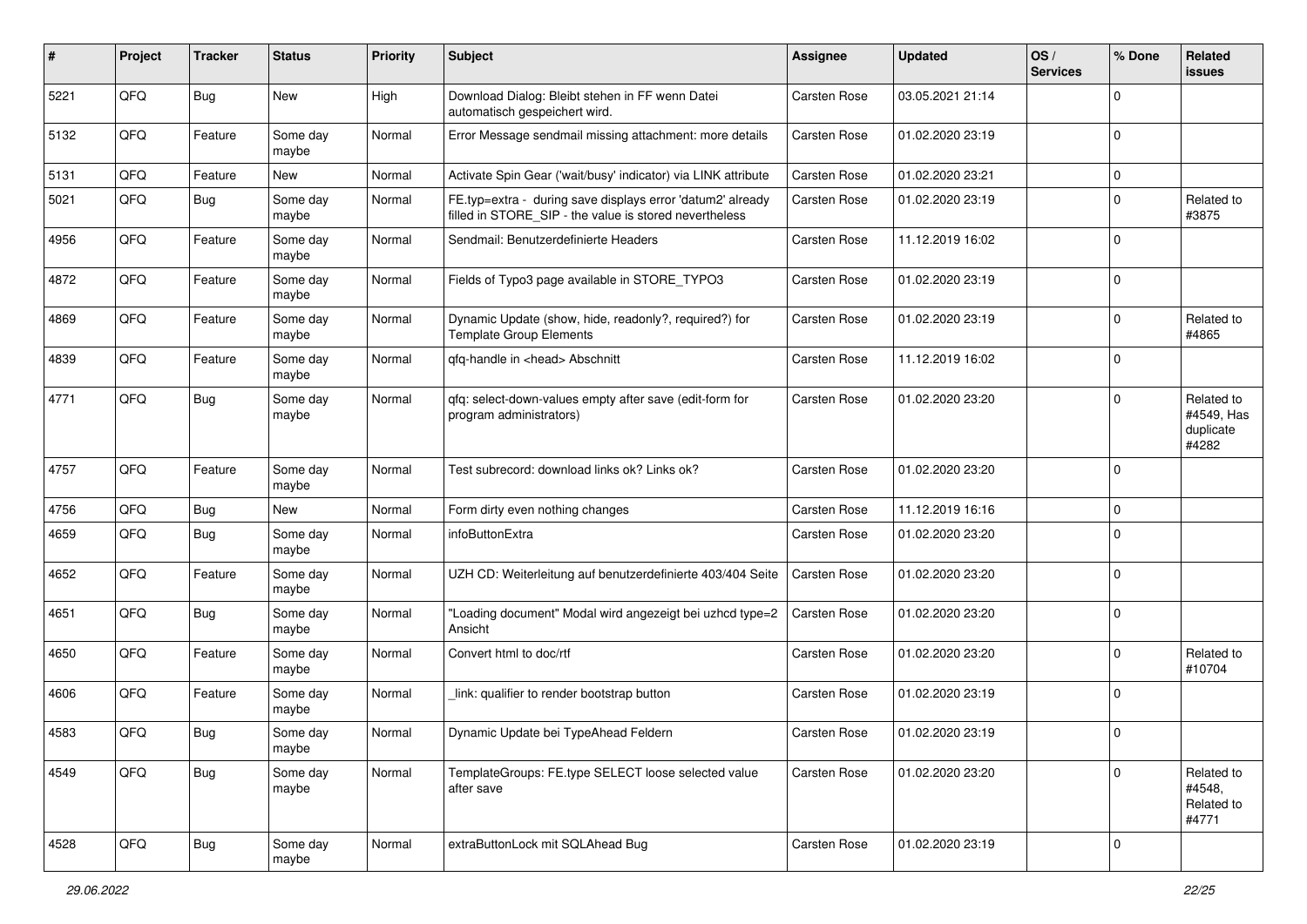| $\sharp$ | Project | <b>Tracker</b> | <b>Status</b>     | <b>Priority</b> | <b>Subject</b>                                                                                                          | Assignee            | <b>Updated</b>   | OS/<br><b>Services</b> | % Done      | Related<br><b>issues</b>                    |
|----------|---------|----------------|-------------------|-----------------|-------------------------------------------------------------------------------------------------------------------------|---------------------|------------------|------------------------|-------------|---------------------------------------------|
| 4413     | QFQ     | Feature        | <b>New</b>        | Normal          | fieldset: show/hidden, modeSql, dynamicUpdate                                                                           | Carsten Rose        | 09.02.2022 15:19 |                        | $\Omega$    |                                             |
| 4365     | QFQ     | Feature        | Some day<br>maybe | Normal          | Multi Language: new way of config                                                                                       | Carsten Rose        | 01.02.2020 23:20 |                        | $\Omega$    |                                             |
| 4349     | QFQ     | Feature        | Some day<br>maybe | Normal          | link download: downloaded external URL to<br>deliver/concatenate - check mimetipe and handle it correctly               | Carsten Rose        | 11.12.2019 16:02 |                        | $\mathbf 0$ |                                             |
| 4343     | QFQ     | Feature        | Some day<br>maybe | Normal          | Link: Classifier to add 'attributes'                                                                                    | Carsten Rose        | 01.02.2020 23:20 |                        | $\Omega$    | Related to<br>#14077                        |
| 4330     | QFQ     | Feature        | Some day<br>maybe | Normal          | Error Message: report missing {{ / }} in sqlUpdate, sqlInsert,<br>sqlDelete, sqlAfter, sqlBefore in FE action elements. | Carsten Rose        | 01.02.2020 23:20 |                        | $\Omega$    |                                             |
| 4328     | QFQ     | <b>Bug</b>     | Some day<br>maybe | Normal          | Error Message: Show FE name/number on problems in FE                                                                    | Carsten Rose        | 01.02.2020 23:20 |                        | $\Omega$    |                                             |
| 4293     | QFQ     | <b>Bug</b>     | Some day<br>maybe | Normal          | Download broken if token 'd:' is missing - but no error<br>message                                                      | Carsten Rose        | 11.12.2019 16:03 |                        | $\Omega$    | Related to<br>#7514                         |
| 4279     | QFQ     | <b>Bug</b>     | Some day<br>maybe | High            | config.linkVars lost                                                                                                    | Carsten Rose        | 03.05.2021 21:14 |                        | $\Omega$    |                                             |
| 4259     | QFQ     | Feature        | Some day<br>maybe | Normal          | Instant trigger a cron job                                                                                              | Carsten Rose        | 11.12.2019 16:03 |                        | $\mathbf 0$ |                                             |
| 4258     | QFQ     | Feature        | Some day<br>maybe | High            | <b>System Defaults: Forms</b>                                                                                           | Carsten Rose        | 03.05.2021 21:14 |                        | $\Omega$    |                                             |
| 4250     | QFQ     | Feature        | <b>New</b>        | Normal          | AutoCron in QFQ via PHP                                                                                                 | Carsten Rose        | 01.02.2020 23:21 |                        | $\Omega$    | Related to<br>#3292,<br>Related to<br>#3291 |
| 4197     | QFQ     | Feature        | Some day<br>maybe | Normal          | Unit Test fuer JSON Stream von QuickFormQuery.php ><br>doForm()                                                         | Carsten Rose        | 11.12.2019 16:03 |                        | $\Omega$    |                                             |
| 4092     | QFQ     | Bug            | Some day<br>maybe | Normal          | 1) Logging verbessern wann welches FE warum ausgefuehrt<br>wird, 2) Documentation: Best Practice Template Group         | <b>Carsten Rose</b> | 01.02.2020 23:19 |                        | $\Omega$    | Related to<br>#3504                         |
| 4082     | QFQ     | Feature        | <b>New</b>        | Normal          | Dynamic Update: modeSql - useful default                                                                                | Carsten Rose        | 01.02.2020 23:22 |                        | $\pmb{0}$   |                                             |
| 4050     | QFQ     | Feature        | New               | Normal          | sql.log: 1) FormElement ID which causes a specific action,<br>2) Result in the same row.                                | Carsten Rose        | 15.04.2020 11:35 |                        | $\Omega$    | Related to<br>#5458                         |
| 4026     | QFQ     | Feature        | Some day<br>maybe | Normal          | sqlLog.sql: log number of FE.id                                                                                         | Carsten Rose        | 11.12.2019 16:03 |                        | $\Omega$    | Related to<br>#5458                         |
| 4023     | QFQ     | Feature        | <b>New</b>        | Normal          | prepared statements - FE action: salveld, sqllnsert,<br>sqlUpdate, sqlDelete, sqlBefore, sqlAfter                       | Carsten Rose        | 11.12.2019 16:15 |                        | $\Omega$    |                                             |
| 4018     | QFQ     | Feature        | Some day<br>maybe | Normal          | typeahead: solve problem with potential long query<br>parameter                                                         | Carsten Rose        | 11.12.2019 16:03 |                        | $\Omega$    |                                             |
| 4008     | QFQ     | <b>Bug</b>     | Some day<br>maybe | Normal          | FormElemen.type=sendmail: wrong 'TO' if 'real<br>name <rea@mail.to>' is used</rea@mail.to>                              | Carsten Rose        | 11.12.2019 16:03 |                        | $\Omega$    |                                             |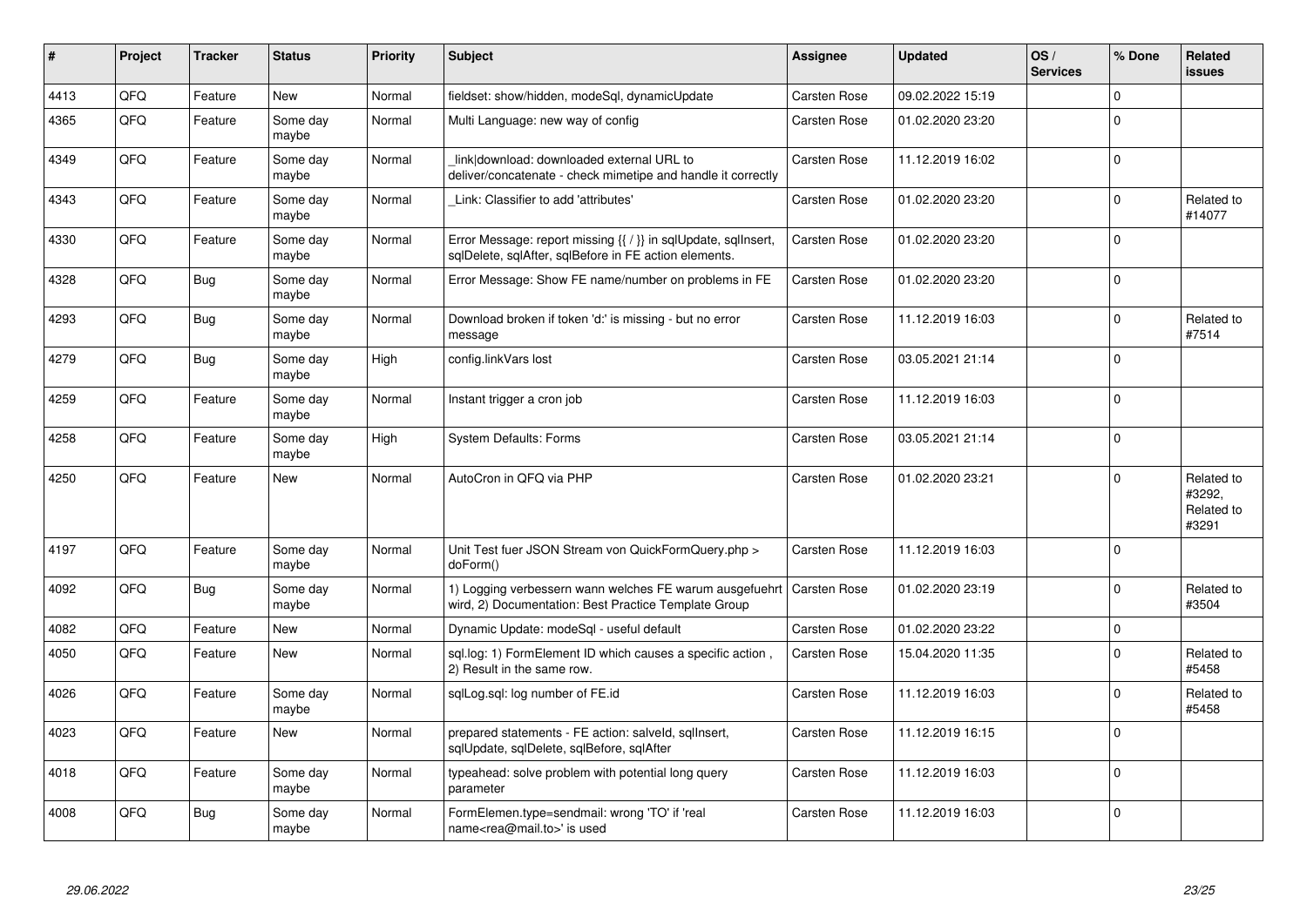| #    | Project | <b>Tracker</b> | <b>Status</b>     | <b>Priority</b> | Subject                                                                                                                             | <b>Assignee</b>     | <b>Updated</b>   | OS/<br><b>Services</b> | % Done         | Related<br>issues                           |
|------|---------|----------------|-------------------|-----------------|-------------------------------------------------------------------------------------------------------------------------------------|---------------------|------------------|------------------------|----------------|---------------------------------------------|
| 3991 | QFQ     | Feature        | Some day<br>maybe | Normal          | report: Columnname '_skipWrap' skips 'fbeg', 'fend'                                                                                 | Carsten Rose        | 11.12.2019 16:03 |                        | $\Omega$       |                                             |
| 3990 | QFQ     | Feature        | Some day<br>maybe | High            | custom class definition: add space automatically                                                                                    | Carsten Rose        | 03.05.2021 21:14 |                        | $\mathbf 0$    |                                             |
| 3967 | QFQ     | Feature        | Some day<br>maybe | High            | Report: Checkbox, Radio, Dropdown, Input welches ohne<br>Submit funktioniert - 'Inline-Form'                                        | Carsten Rose        | 03.05.2021 21:14 |                        | $\Omega$       |                                             |
| 3947 | QFQ     | Feature        | Some day<br>maybe | Normal          | Attack detectect: logout current user                                                                                               | Carsten Rose        | 11.12.2019 16:03 |                        | $\mathbf 0$    | Related to<br>#5458,<br>Related to<br>#6299 |
| 3942 | QFQ     | Feature        | Some day<br>maybe | Normal          | Action Elemente: neu generierte IDs via FE weitergeben                                                                              | Carsten Rose        | 11.12.2019 16:03 |                        | $\Omega$       | Related to<br>#3941                         |
| 3941 | QFQ     | Feature        | Some day<br>maybe | Normal          | sqlAfter: es sollten mehrere moeglich sein                                                                                          | Carsten Rose        | 11.12.2019 16:03 |                        | $\mathbf 0$    | Related to<br>#3942                         |
| 3905 | QFQ     | Feature        | Some day<br>maybe | Normal          | Documentation: Best Practice anhand eines Online<br>Bewerbungstools                                                                 | Carsten Rose        | 11.12.2019 16:03 |                        | $\mathbf 0$    |                                             |
| 3900 | QFQ     | Feature        | Some day<br>maybe | Normal          | Extend documentation of 'Copy / Paste'                                                                                              | Carsten Rose        | 11.12.2019 16:03 |                        | $\mathbf 0$    | Related to<br>#3899                         |
| 3895 | QFQ     | <b>Bug</b>     | Some day<br>maybe | Normal          | typeahead pedantic: on lehrkredit Idap webpass - if only one<br>person is in dropdown, such person can't be selected                | Carsten Rose        | 11.12.2019 16:03 |                        | $\Omega$       |                                             |
| 3882 | QFQ     | Bug            | Some day<br>maybe | Normal          | templateGroup: disable 'add' if limit is reached - funktioniert<br>nicht wenn bereits records existierten                           | <b>Carsten Rose</b> | 11.12.2019 16:03 |                        | $\mathbf 0$    |                                             |
| 3877 | QFQ     | Feature        | Some day<br>maybe | Normal          | FormEditor: die Felder die aktuell nicht gebraucht werden<br>nur auf readonly/disabled setzen (nicht ausblenden > das<br>irritiert. | Carsten Rose        | 11.12.2019 16:03 |                        | $\overline{0}$ |                                             |
| 3867 | QFQ     | Feature        | Priorize          | Normal          | Readonly Formular: Template Groups add/delete<br>ausbeldnen                                                                         | Carsten Rose        | 05.05.2021 22:12 |                        | 0              |                                             |
| 3864 | QFQ     | Feature        | <b>New</b>        | Normal          | Encrypt / decrypt field                                                                                                             | Carsten Rose        | 08.03.2021 18:08 |                        | $\mathbf 0$    |                                             |
| 3848 | QFQ     | Feature        | Some day<br>maybe | High            | Antivirus check fuer Upload files in qfq?                                                                                           | Carsten Rose        | 03.05.2021 21:14 |                        | $\Omega$       | Related to<br>#4131                         |
| 3811 | QFQ     | Bug            | Some day<br>maybe | Normal          | Dynamic Update: extraButtonInfo - Text aktualisieren                                                                                | Carsten Rose        | 11.12.2019 16:03 |                        | $\mathbf 0$    | Related to<br>#11517                        |
| 3782 | QFQ     | <b>Bug</b>     | Priorize          | Normal          | Bei fehlerhafter Eingabe (z.B. Datum) sollte das erwartete<br>Format angezeigt werden                                               | Carsten Rose        | 01.02.2020 10:13 |                        | $\Omega$       |                                             |
| 3750 | QFG     | <b>Bug</b>     | Some day<br>maybe | Normal          | FE in a row: if one violates check, all are red                                                                                     | Carsten Rose        | 11.12.2019 16:03 |                        | $\mathbf 0$    |                                             |
| 3727 | QFQ     | Feature        | New               | High            | Security: Session Hijacking erschweren                                                                                              | Carsten Rose        | 03.05.2021 21:14 |                        | 0              |                                             |
| 3708 | QFQ     | Feature        | Some day<br>maybe | Normal          | Form: input - 'specialchars', 'none'  gewisse tags erlauben,<br>andere verbieten                                                    | Carsten Rose        | 11.12.2019 16:02 |                        | $\mathbf 0$    | Related to<br>#14320                        |